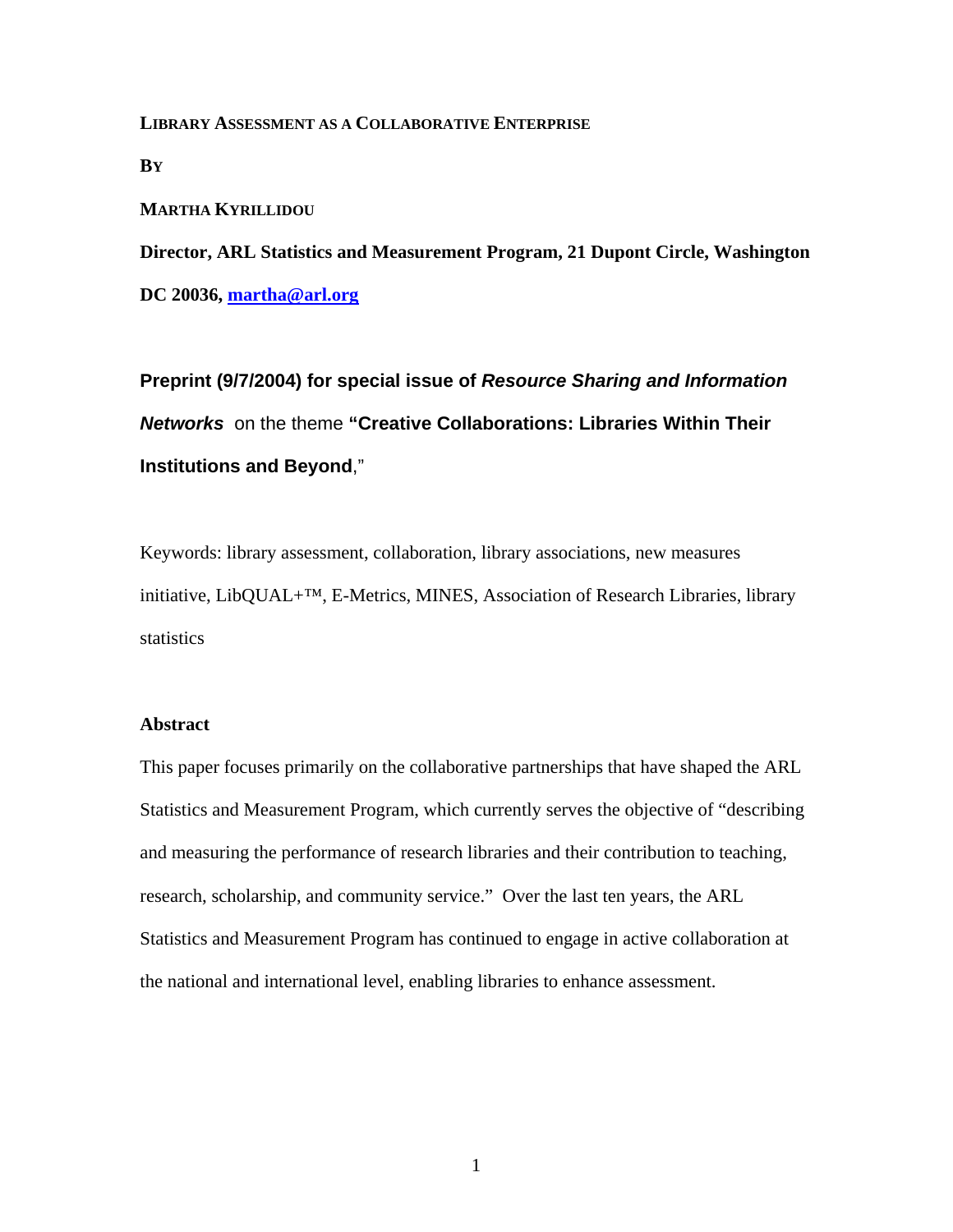# **INTRODUCTION**

The Association of Research Libraries (ARL) works in an extensive and intensive collaborative environment, building consensus and defining the collective actions that libraries undertake to shape and influence the forces affecting the future of research libraries in the process of scholarly communication. ARL is a not-for-profit membership organization comprising the leading research libraries in North America. ARL programs and services promote equitable access to and effective use of recorded knowledge in support of teaching, research, scholarship, and community service. The Association articulates the concerns of research libraries and their institutions, forges coalitions, influences information policy development, and supports innovation and improvements in research library operations.

Within ARL, a set of eight strategic objectives has defined the organization's activities throughout the 1990s. ARL is currently undergoing a strategic planning process and a new vision will be emerging in the coming months. This rapidly approaching change creates a timely pressure to document the extensive and intensive collaborative partnerships that have shaped library assessment within the ARL Statistics and Measurement Program during the last decade. This paper focuses primarily on the collaborative partnerships that have shaped the ARL Statistics and Measurement Program, which currently serves the objective of "describing and measuring the performance of research libraries and their contribution to teaching, research, scholarship, and community service."

#### **INTERNAL AND EXTERNAL COLLABORATIONS**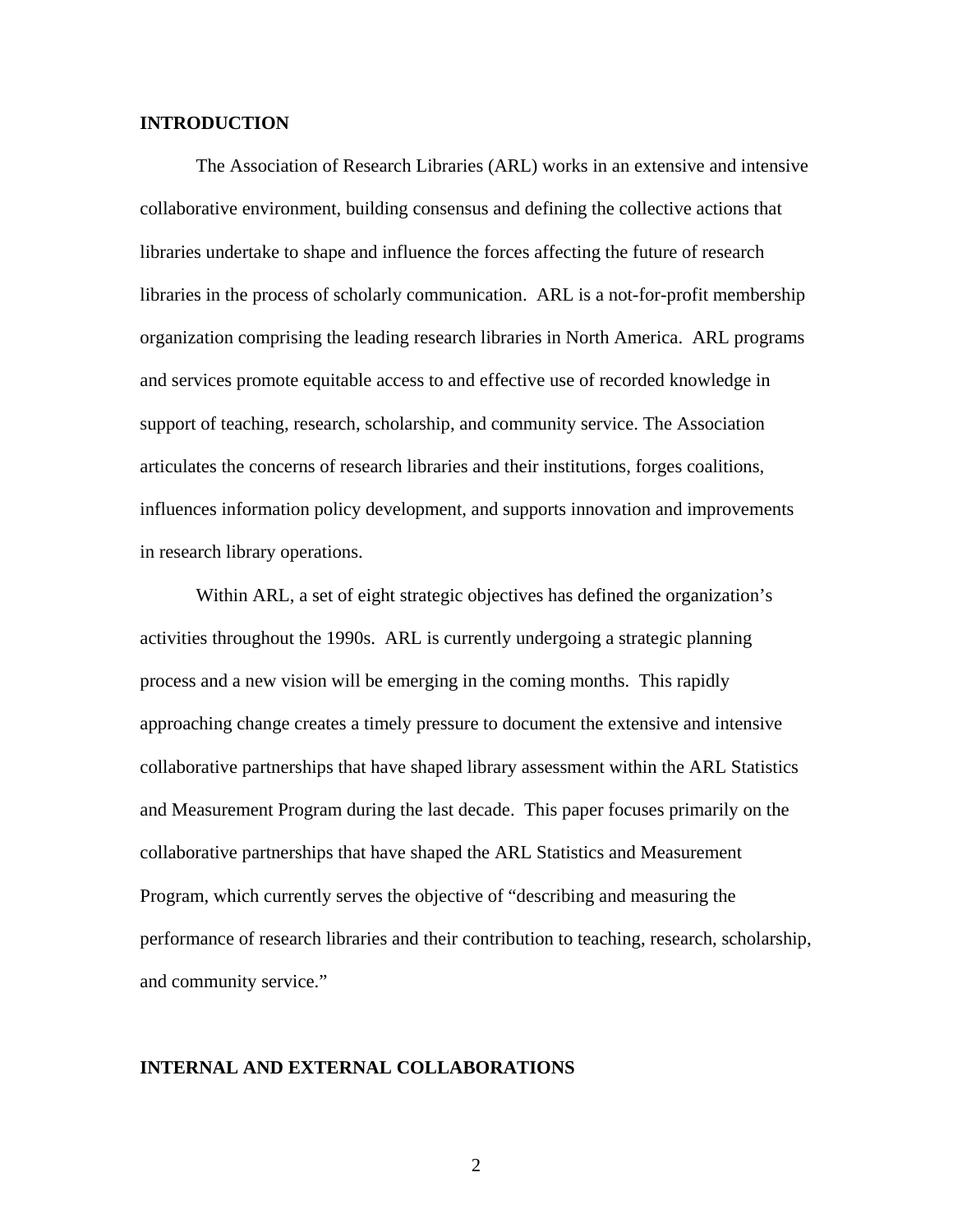One can view collaboration within ARL at many different levels, starting from within the organization and among the various programmatic areas that are served by the eight ARL strategic objectives.<sup>1</sup> One of the most prominent opportunities for internal collaboration involves the Statistics and Measurement Program. All program staff are actively interested in promoting the overall mission of the organization and frequently work together. For example, the ARL Statistics and Measurement Program often contributes evidence that is used by the Federal Relations Program<sup>2</sup> to inform testimony for legislative purposes. Data collected through the ARL Statistics are used to inform the "Create Change" campaign<sup>3</sup> and sensitize external constituencies through SPARC.<sup>4</sup> The ARL Statistics and Measurement program monitors trends in economic indicators affecting libraries, especially tracking the journal costs describe tensions in the scholarly communication system.<sup>5</sup> In the preservation area, the ARL Preservation Statistics<sup>6</sup> are a reflection of the close collaboration between the Preservation Program and the assessment capability within ARL. Through the New Measures Initiative, the interlibrary loan/document delivery (ILL/DD) cost study builds a similar bridge between the assessment capability and the collections and access area.<sup>7</sup> Finally, a close relationship has also evolved through the New Measures Program<sup>8</sup> between the Office of Leadership and Management Services and the ARL Statistics and Measurement Program, as we engage in helping libraries move in a more seamless way from assessment to management.<sup>9</sup>

The primary thrust of ARL collaborative activities, though, lies not with internal collaborations but rather with the external ones each program establishes with different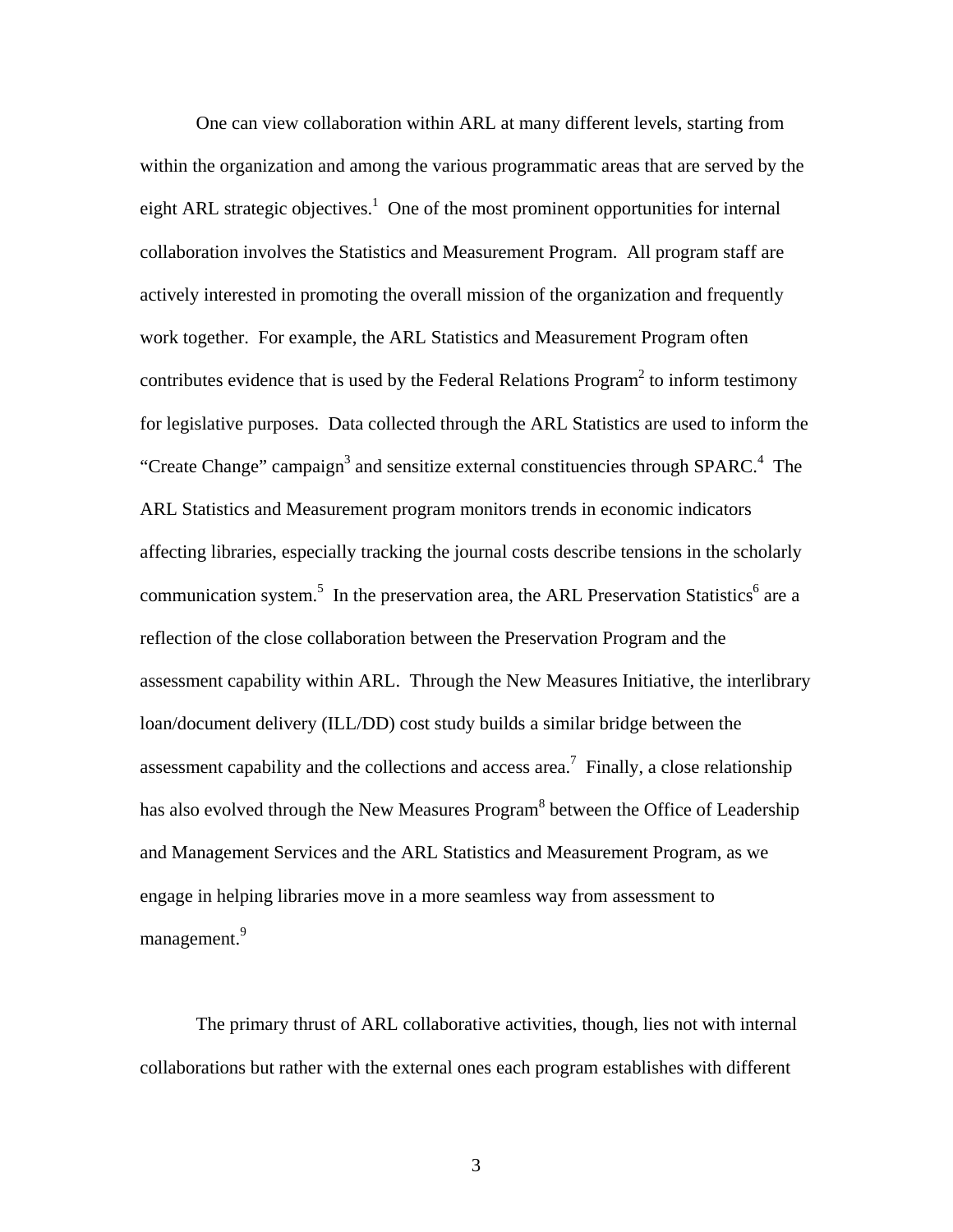constituencies. ARL has an structure of committees and task forces that monitor programmatic areas of the association, support specific projects, and often guide the program in establishing collaborative relations with external constituencies. External collaborations whether among the ARL member libraries, subgroups, or a mix of member and non member libraries often make collaboration a very exciting and productive strategy. The rest of the article examines external collaboration activities in terms of how each programmatic area defines collaborative actions and services among (a) **all** ARL member libraries, (b) select subgroups of ARL member libraries, and (c) a mix of ARL member libraries and other libraries external to ARL. These overlapping circles of influence interact with one another in new ways as the external environment is enhanced with new technological applications and increased competition for attention.

# **Assessment by Consensus**

Some collective actions are supported by all ARL member libraries. In the policy area, where timely topics arise, the political process usually involves the interaction of program staff, committee involvement, and ARL Board involvement. The ARL Statistics and Measurement Committee has grown from its beginning as the oversight committee for two long-term assessment activities that have become operationalized as established services for all member libraries. Those two activities involve the data collection of (a) the *ARL Annual Salary Survey*10 and (b) the *ARL Statistics*, 11 which now have wellformed processes that require advisory oversight from the committee and adjustments as new needs arise. These activities are primarily valued for the long-term stability and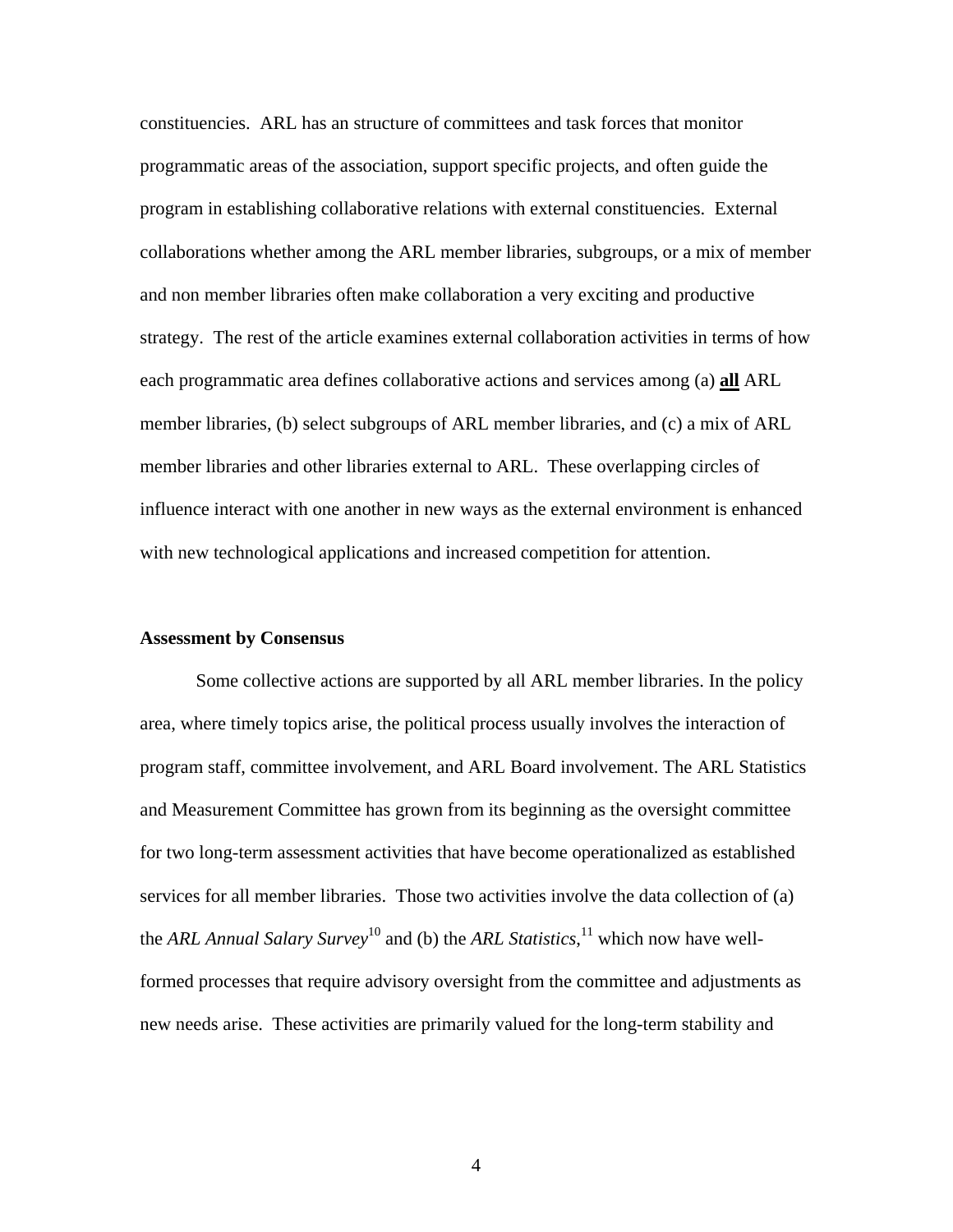reliability the services provide to the members, by allowing members to benchmark against one another in familiar and well-established ways.

In terms of performance measures, the two general areas that have sustained support and interest from member libraries over decades of collecting and describing the environment of research libraries reflect (a) the area of human resources and (b) the area of institutional qualitative and quantitative indicators. These areas are represented by annual data collection activities in the form of the *ARL Annual Salary Survey* and the *ARL Statistics*. All member libraries are actively contributing data for institutional benchmarking in both sets of annual publications.

The *ARL Statistics*, in particular, has strong roots in defining membership for the association over a number of years. A set of five variables (volumes held, volumes added gross, current serials, total expenditures, and professional plus support staff) from the larger pool of variables collected through the ARL Statistics has been reduced into a weighted index of the level of investment the parent institution has historically made in its library operation.<sup>12</sup> Although the ranking of this index has been used for comparative purposes, the main thrust of the index is to emphasize the similarity of these institutions, given the historically large investments that have been made in them.

The political process of defining membership criteria has evolved over the years to emphasize more qualitative aspects of a library's operations, yet the historical reality of the ARL membership criteria index still is a powerful unifying force for these institutions. As Kendon Stubbs noted in the conclusion of an address to the ARL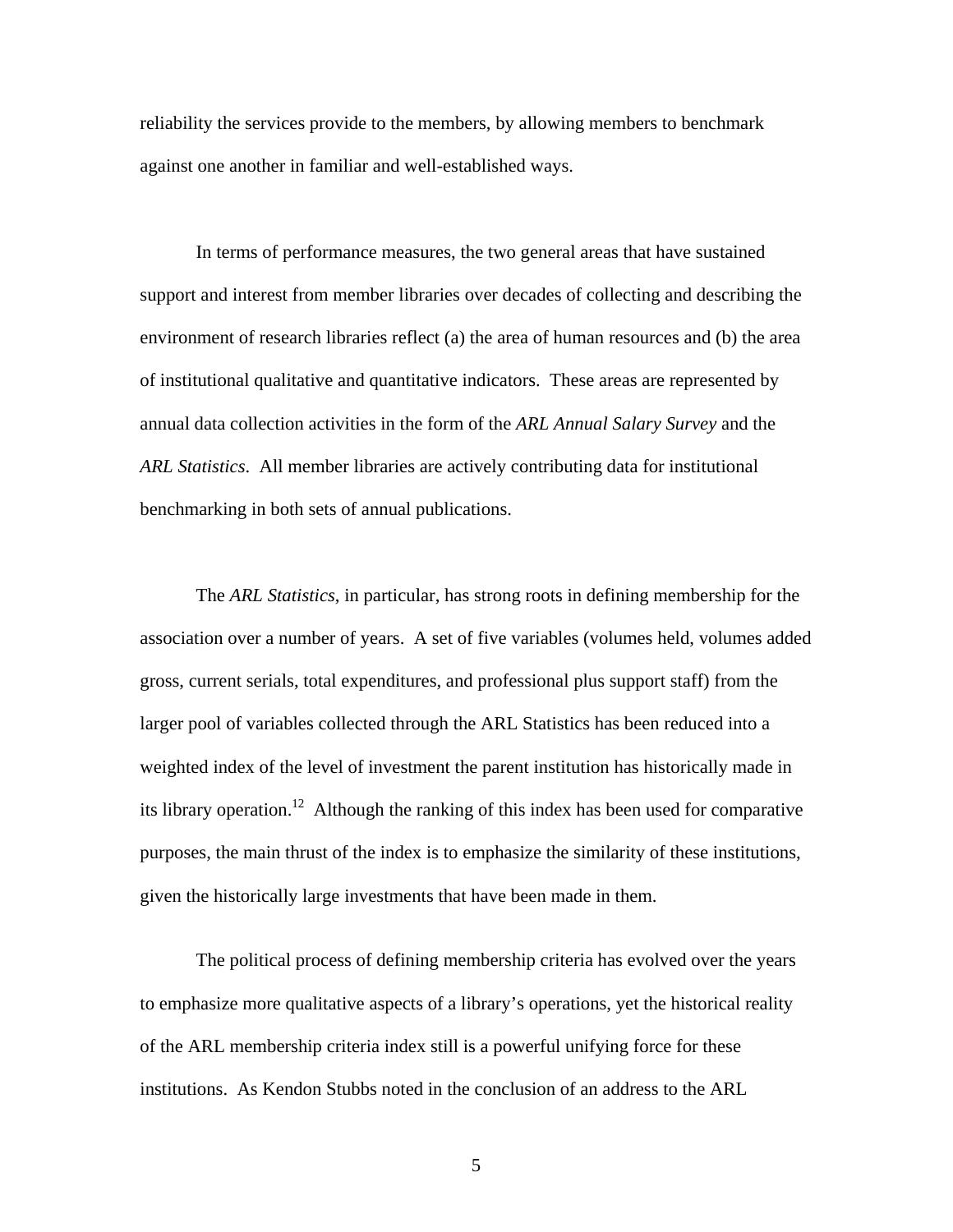directors: "Look around the room at the dozen people in your group, and ask: what do we have in common, and how can we describe it? Is it volumes held? Added volumes? Number of professionals? Interlibrary loan turnaround time? Success rates of reference transactions? Or even a combination of variables like the ARL Index?"<sup>13</sup> Yet as libraries are moving into increasingly competitive environments, the issue of increasing diversity in the interests of the various institutions as they deploy their resources into different collaborative arrangements has brought forward another model of engaging in assessment activities: sponsoring projects by subgroups of interested member libraries, or what ise called "assessment by affinity subgroups" in the next section.

## **Assessment by Affinity Subgroups**

In 1999, a small group of directors of ARL libraries under the leadership of the newly elected chair of the ARL Statistics and Measurement Committee, Carla Stoffle, Dean of Libraries at the University of Arizona established what has historically came to be known as the New Measures Initiatives. With the establishment of eight areas of investigation outlined in the original Tucson retreat, it was clear that the developing assessment agenda was growing in complexity and diversity. As a result different models for exploration and experimentation were adopted by different groups of libraries. There were varying levels of readiness to articulate the issues related to each one of these areas, as well as a different set of strategies deployed in some areas. For example, in some of the areas of investigation, like in the areas of learning and research outcomes, a more conceptual and theoretical investigatory approach was followed. For others, a robust mix of a conceptual research design and pragmatic technical applications, was developed such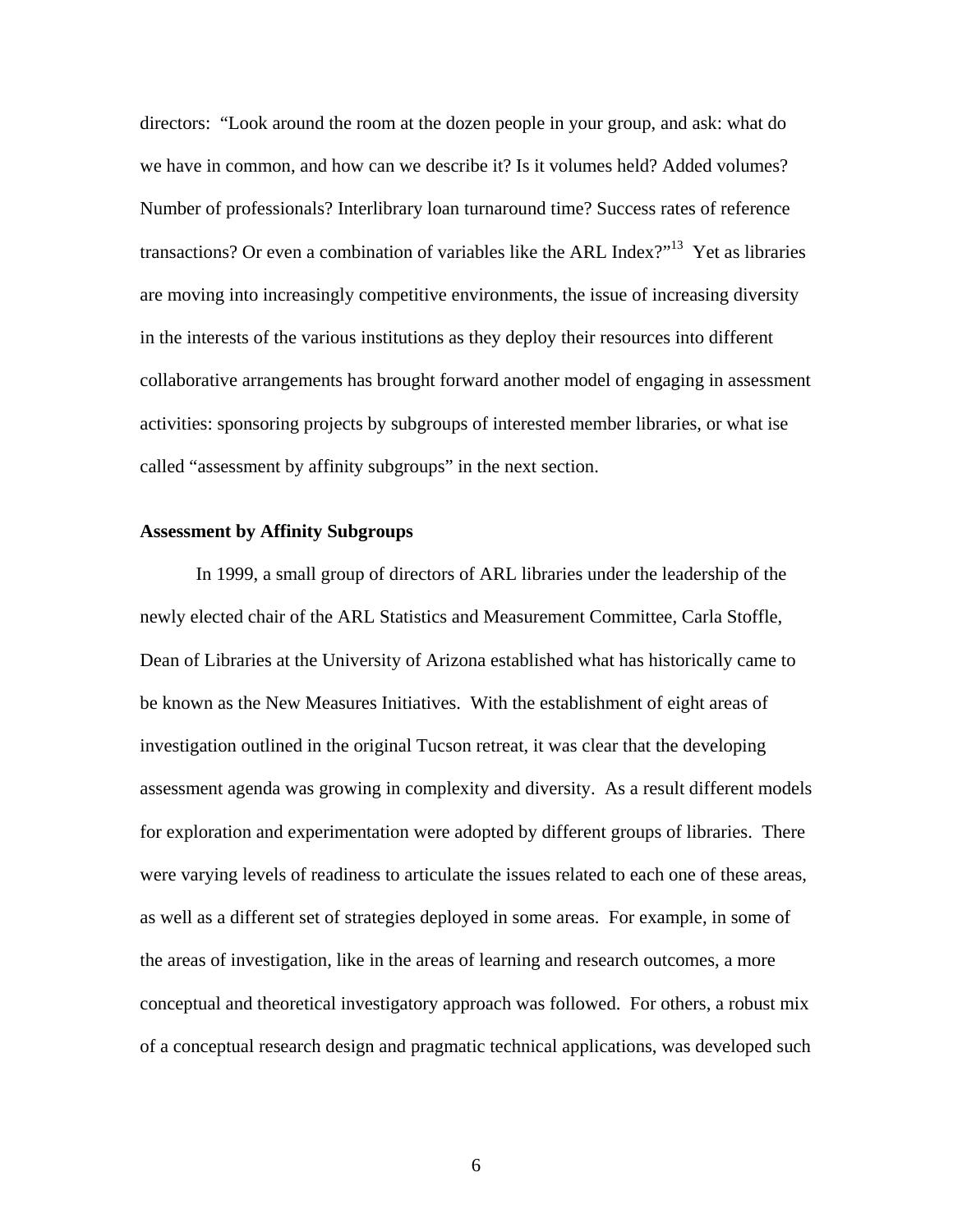as the work in the area of measuring library service quality that resulted in the establishment of the LibQUAL+<sup>™</sup> service.

Select subgroups of ARL member libraries have come together since the Tucson retreat to experiment in specific areas and develop "new measures" that are not necessarily of interest to all member libraries. Measuring service quality, assessing information literacy skills, measuring the impact of networked information resources are some examples of such areas of investigation. These areas of investigation resulted into the development of various assessment tools respectively, such as LibQUAL+™, SAILS, E-Metrics and MINES. These tools have been used by different groups of libraries from year to year.[8]

An interesting example of a New Measures pilot project that is being successfully operationalized is the ARL E-Metrics<sup>14</sup> project, which originally started as a pilot area of investigation by a group of 24 interested ARL libraries. This group has grown since 2000 to 50 ARL libraries and, following an assessment of the importance of the data elements proposed for collection through the project, the move to establish this pilot activity as the new *ARL Supplementary Statistics<sup>15</sup>* for 2003-04 was supported by the ARL Statistics and Measurement Committee. As a result, the forthcoming *ARL Supplementary Statistics* survey that will be mailed to all member libraries will ask them to consider reporting new data elements such as electronic journal subscriptions, searches, sessions and items downloaded, which primarily attempt to describe electronic resources beyond the expenditures that have been successfully captured with earlier supplementary surveys.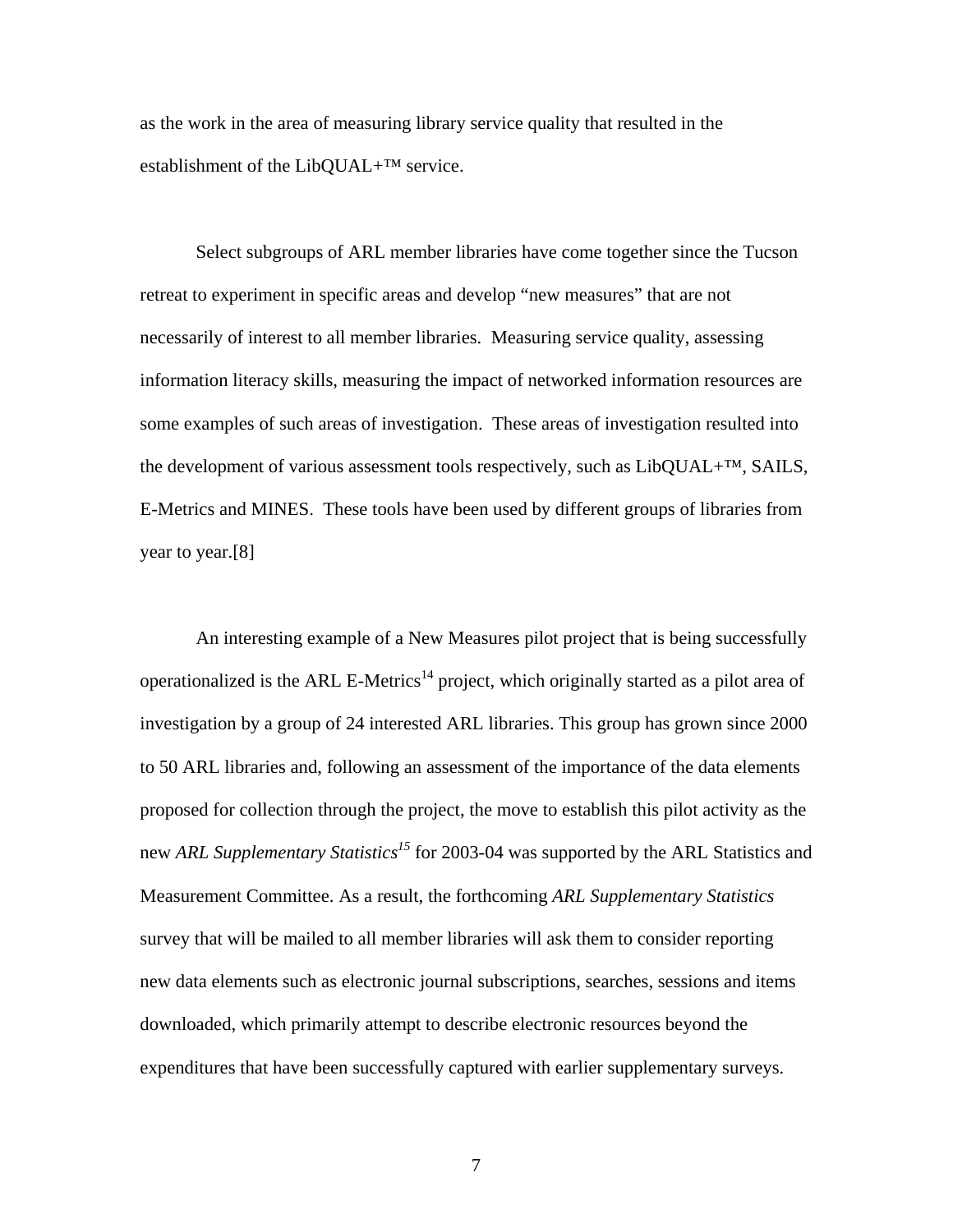The maturation of E-Metrics is an example of a successful pilot activity that has moved from the support of an affinity subgroup to a consensus assessment activity for all ARL member libraries.

# **Beyond ARL membership**

Another model of developing and deploying assessment tools through the New Measures Initiatives is supported by a combination of ARL member libraries and other libraries external to ARL. These groups come together to test new approaches to collecting evidence for decision making. Two of the New Measures Initiatives,  $LibQUAL+^{TM}$  and Standardized Assessment of Information Literacy Skills (SAILS) secured external funding from U.S. federal agencies that supported their expansion and application development to non-ARL member libraries. LibQUAL+ $^{TM}$  was awarded a three-year grant by the Fund for the Improvement of Post-Secondary Education (FIPSE) in  $2001^{16}$  and SAILS is in its last year of grant support from the Institute of Museum and Library Services  $(IMLS)$ .<sup>17</sup> Both projects have been applied extensively to settings outside of the immediate ARL community, often with enthusiastic support for meeting important needs at the institutions that deployed these new tools.

A recent New Measures Initiative, known as Measuring the Impact of Networked Information Services (MINES), is under development in partnership with a consortium of libraries that involves both ARL and non-ARL member libraries in Canada, the Ontario Council of University Libraries (OCUL). MINES has evolved from an earlier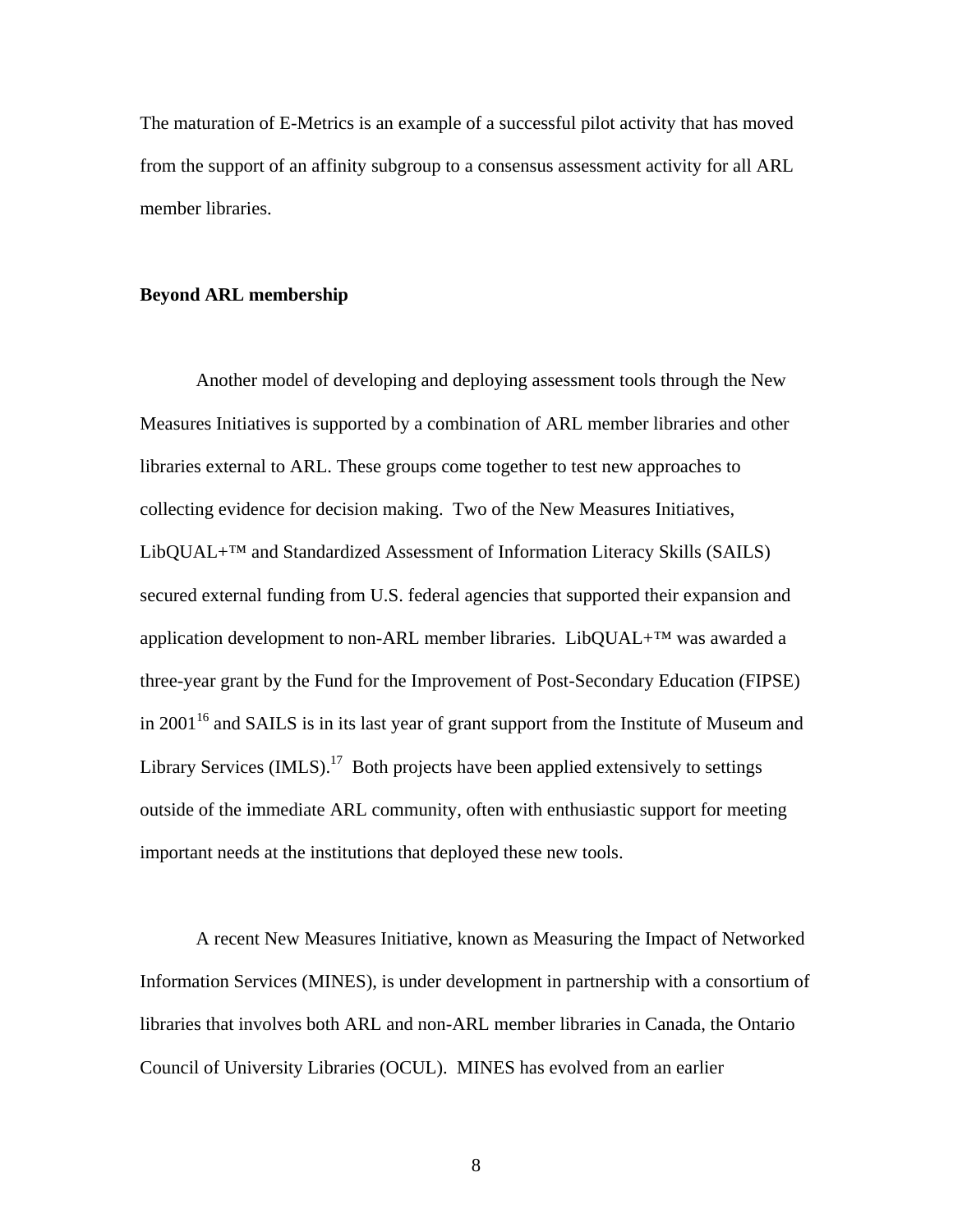methodology, applied to a variety of settings by Brinley Franklin and Terry Plum for measuring library usage patterns in the electronic information environment involving 15,000 users. The authors discover use of electronic sources shifting from in-library to remote use and argue that this phenomenon is going to increase rapidly.<sup>18</sup> MINES has utilized the experience of these earlier studies and is currently being applied for evaluating the electronic resources that have been acquired through a centralized purchasing consortium, the Ontarion Council of University Libraries (OCUL). OCUL has established a centralized portal through which it provides access to a rich array of licensed electronic resources. The MINES methodology provides a framework for collecting data from the users of these electronic resources through a pop-up user survey. Currently data collection is ongoing and is expected to be completed by summer 2005.

Interest in LibQUAL+™ from consortia has also been apparent, since the scalability of the total market survey approach makes it attractive to libraries that want to evaluate their users' perceptions and expectations in ways that are consistent across libraries. Often these consortia are partnering to offer enhanced access to electronic resources.<sup>19</sup> Needing to move beyond the boundaries of a local institution in deploying assessment tools is, to some extent, related to the globalization<sup>20</sup> elements that are affecting the library marketplace today.

At least some of the New Measures Initiatives, including LibQUAL+™, SAILS and MINES, have evolved into collaborative activities where both ARL member and non-member libraries are coming together to engage in different assessment protocols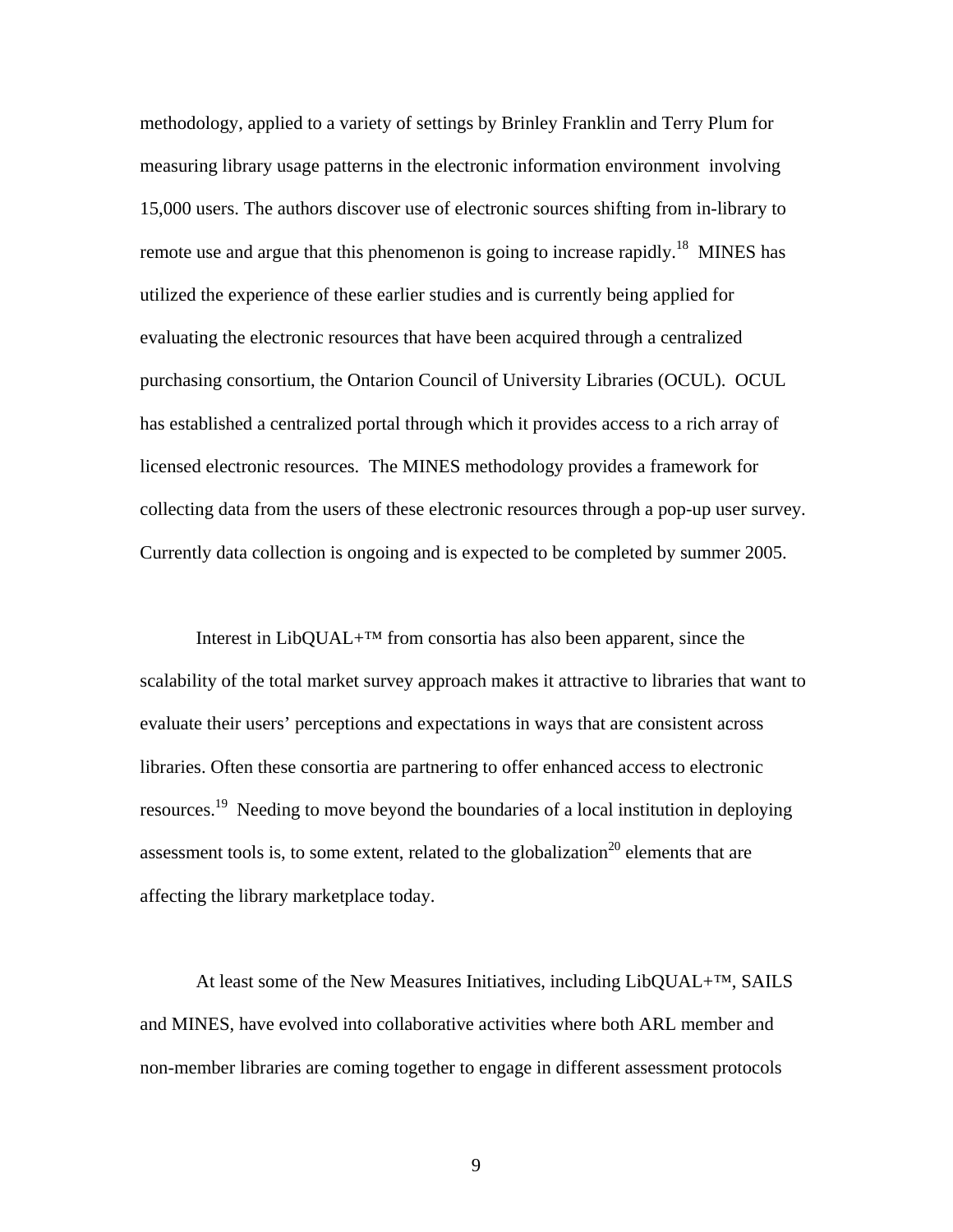and learn from one another. LibQUAL+<sup>™</sup> for example is designed so that libraries can share results and learn from each other. So, collaborative participation is highly valued assuming that it will lead to the identification of best practices and improvement in local service. We are all eagerly awaiting the next point of development, the movement into actions beyond the local level, based on the results that are gathered at various macro levels of consortia and group organizations.

## **ADVISORY STRUCTURES**

#### **The ARL Statistics and Measurement Committee**

A complex set of issues like the ones addressed by the ARL Statistics and Measurement Program is affected by a variety of spheres of influence, ranging from the direct guidance provided by the directors of the various ARL member libraries who serve on the ARL Statistics and Measurement Committee: to the people who actually carry forward the data collection activities at the various libraries; and to the internal staffing resources available at ARL. The development of the ARL Statistics and Measurement Program is directed by the ARL Statistics and Measurement Committee, a focused, programmatic committee that provides advice and guidance regarding existing and emerging operations. The chair of the committee, in collaboration with program staff, is working on developing the agenda for the biannual committee meetings, which usually take place in conjunction with the May and October ARL Membership Meetings. Information about the agenda, the issues discussed, and the ways in which they are resolved is also posted on the Web site along with the committee minutes and agendas.<sup>21</sup>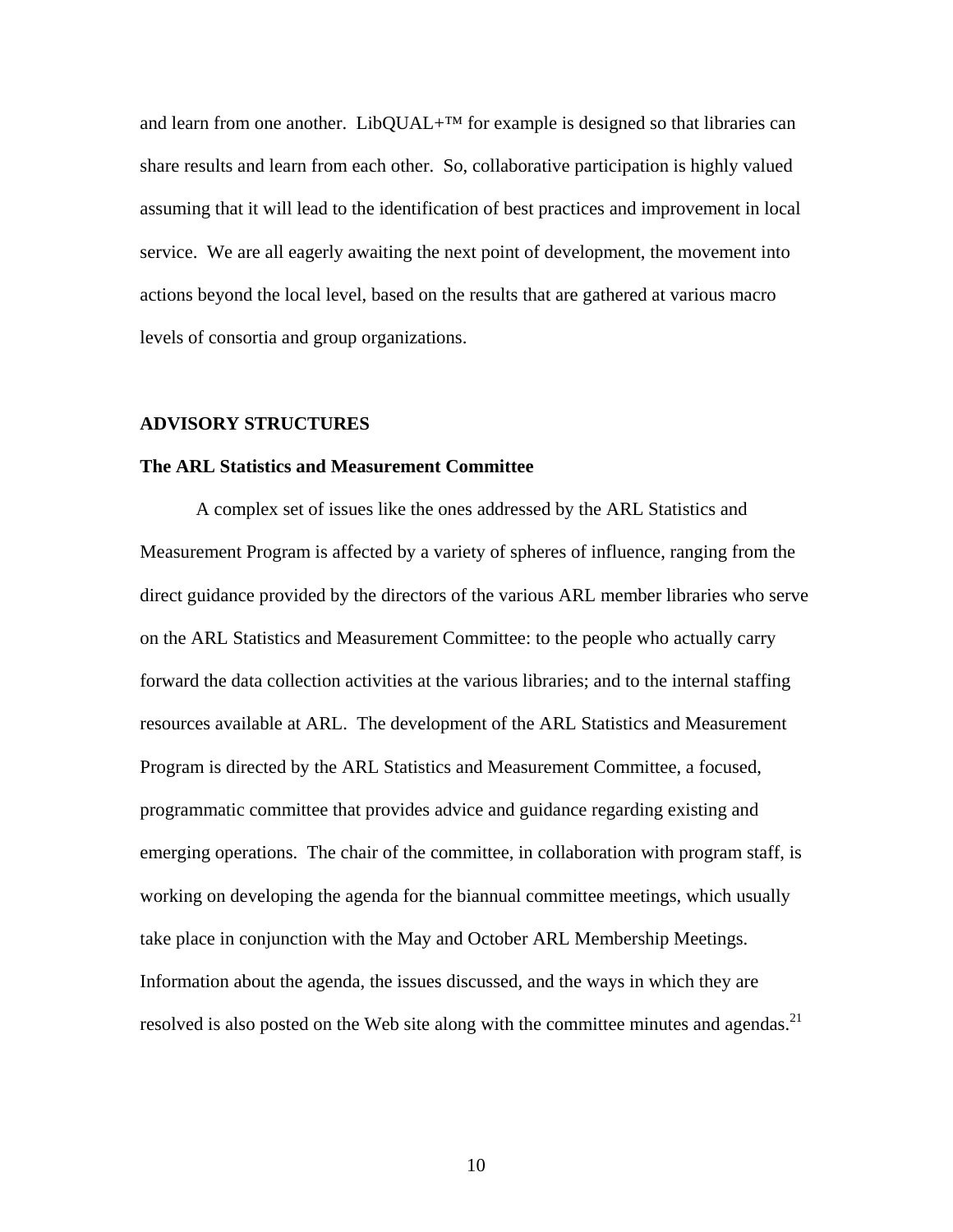Often, approaches that may have been discussed in earlier years are given renewed emphasis and impetus as changing leadership and environmental conditions provide more fertile ground for addressing specific assessment protocols. For example, discussions about the need to measure service quality from a user-based perspective took place at the ARL Statistics and Measurement Committee's meeting in October 1995, when Danuta Nitecki was invited to present results of her award-winning dissertation.<sup>22</sup> Nitecki subsequently worked with ARL and drafted a proposal for application of a protocol across different libraries, but the proposal was not funded at that time. A few years later, however, the various New Measures Initiatives provided the impetus for further action, and  $LibQUAL+<sup>TM</sup>$  was developed through a new partnership with Texas A&M University libraries. The interaction of member library leaders and staff is of key importance in the effective deployment of new projects.

# **ARL Survey Coordinators**

Staff working in ARL member libraries are closely involved with the activities of the ARL Statistics and Measurement Program if they to work on the ARL Annual Salary Survey, the ARL Statistics, ARL Law Library Statistics, ARL Health Sciences Library Statistics, or a well-established service like LibQUAL+™. They often meet in person in conjunction with ALA annual meetings.<sup>23</sup> Through these five data collection services, the ARL Statistics and Measurement Program interacts with (a) human resources specialists, (b) administrative and collection development specialists, specialized staff in (c) law libraries and (d) health sciences libraries, and (c) public services teams who tend to lead the LibQUAL+ $^{TM}$  survey at the local level. For example, human resources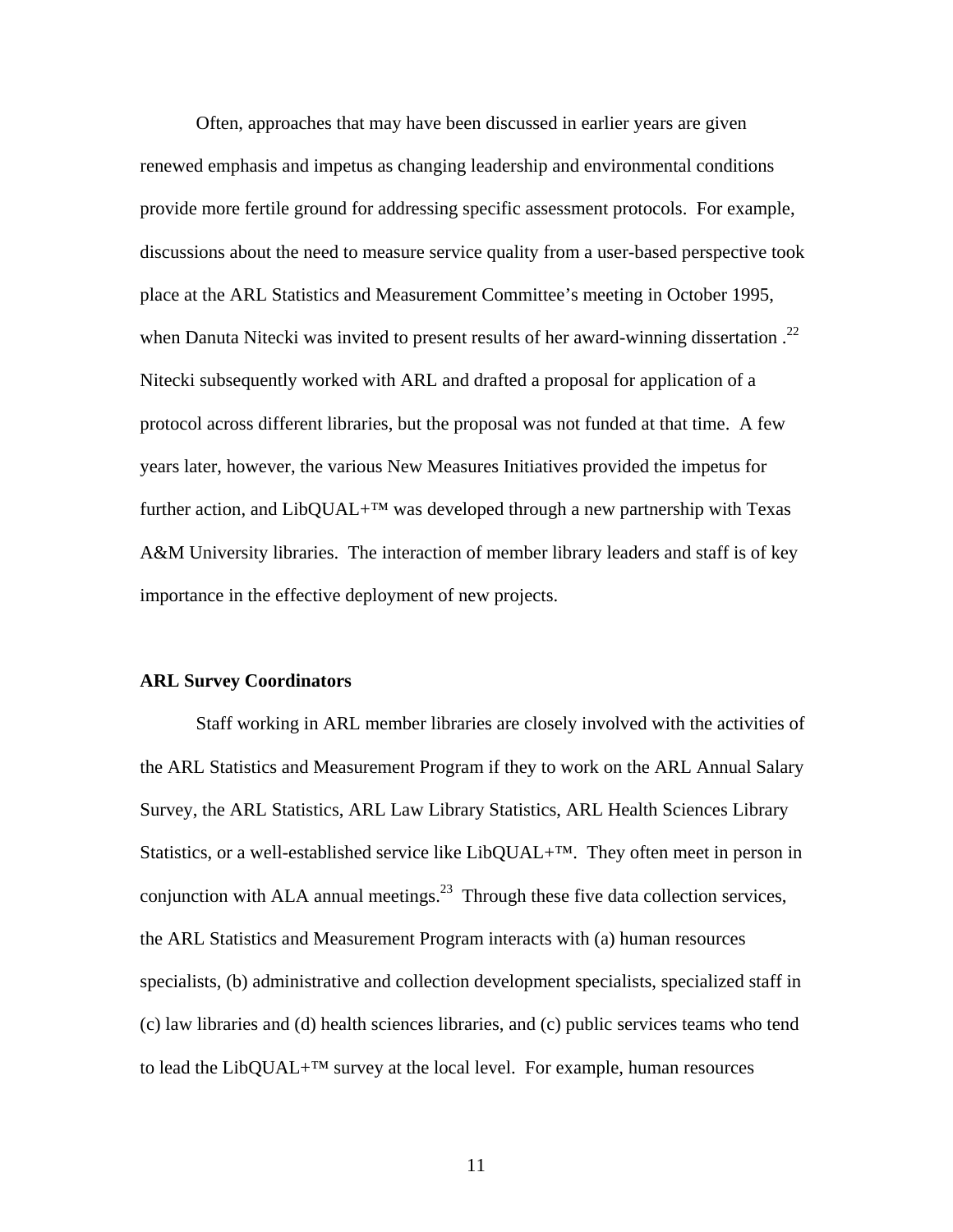coordinators often provide support for data collection efforts relating to the ARL Salary Survey, and they often develop proposals for modifying the survey's various data elements. In 2003, members of the ACRL Personnel Administrators and Staff Development Officers Discussion Group examined the Functional Specialist category of the ARL Salary Survey and recommended changes to clarify the positions included in the category in order to ensure more comparability among the resulting data. These recommendations were accepted by the ARL Statistics and Measurement Committee and implemented in the 2004-05 ARL Annual Salary Survey.<sup>24</sup>

# **Visiting Program Officer**

Sometimes specific projects are conducted by staff members who are appointed as Visiting Program Officers (VPOs) at ARL. For example, Stanley Wilder collaborated with ARL twice as a VPO to finish his analysis of the age demographics of academic librarians.<sup>25</sup> Another example of a VPO appointment that fostered the subsequent development of the ARL E-Metrics project was Tim Jewell's work in 1997-98, when he helped to clarify the issues related to the characterization of expenditures for electronic resources.26

## **Expert Advice**

In addition to working with the various survey coordinators and Visiting Program Officers, ARL often brings experts and advisors to various projects . Examples of such collaborations include the reviewing services and advice provided by the well-known demographer Murray Gendell regarding the studies of age demographics. More recently,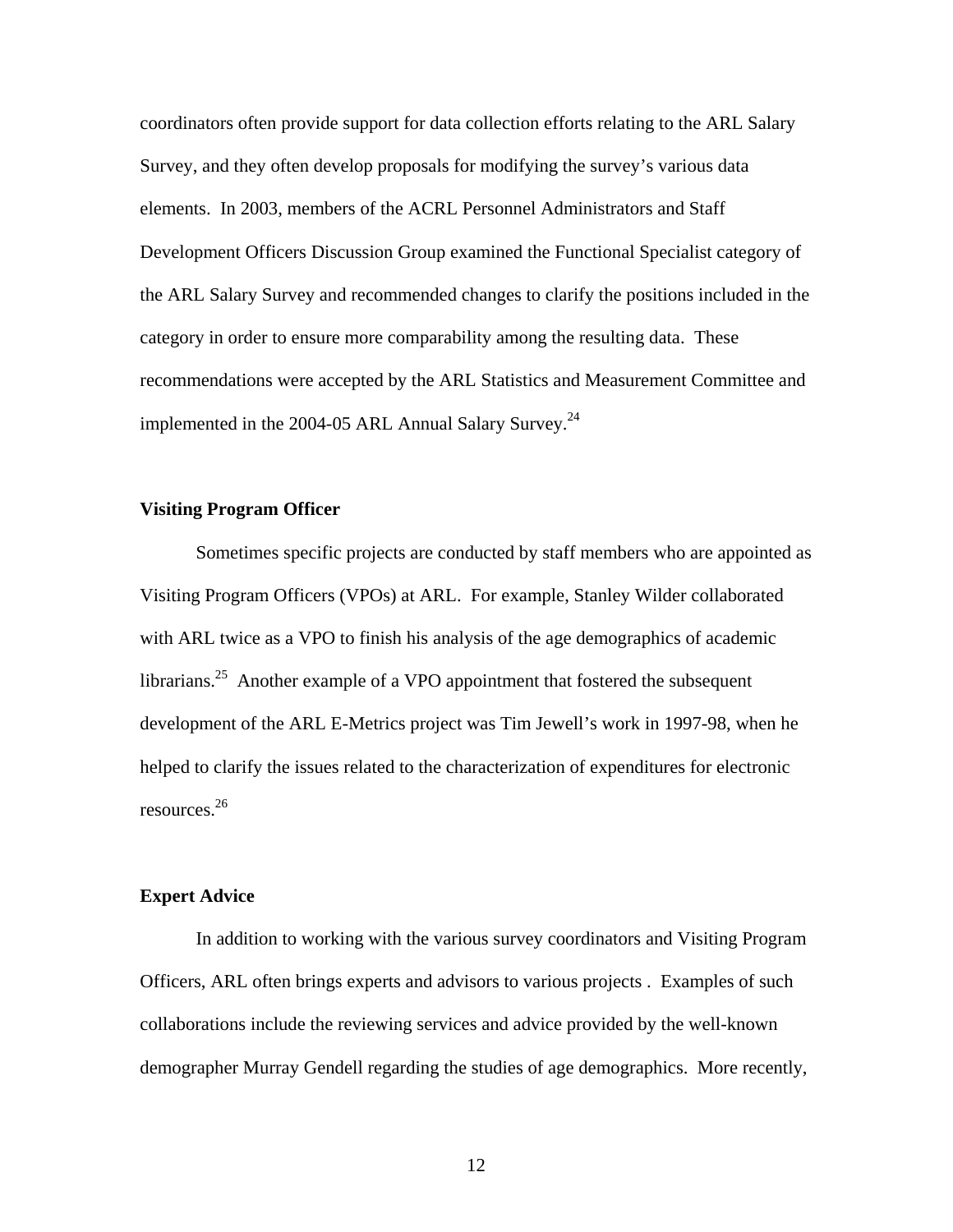ARL has established close collaborative relations with leading qualitative and quantitative researchers through joint grants with Texas A&M University. Yvonna Lincoln and Bruce Thompson from the School of Education at Texas A&M University have served as qualitative and quantitative experts, respectively, on the LibQUAL+ $^{TM}$ project.

# **Technology Support for Collaborative Assessment**

It is worth making a special note about the kind of collaboration that the LibQUAL+ $^{TM}$  process brings to the large and complex research library environment. A team generally leads the local LibQUAL+ $^{TM}$  process, with one person designated as a primary contact for communications on our end. This collaborative relationship is supported by a web-based management center that allows each institution to define six points of contact at each institution (three primary liaisons and three assistants). Communications among the various contacts is not only supported by related listservs, but also by the availability of an online directory that allows participating libraries to identify appropriate contact names for further dialogue, discovery, and learning about the interpretation of the LibQUAL+™ results.

Another important aspect of the LibQUAL+ $^{TM}$  service's collaborative environment is the ability to work through groups of libraries with a common purpose, and yet get evidence that is useful and granular enough for planning at the local level. In promoting LibQUAL $+^{TM}$ , we emphasize the benefits provided to various consortia, including:

• Analysis of group results and a group results notebook that is provided to all consortium participants;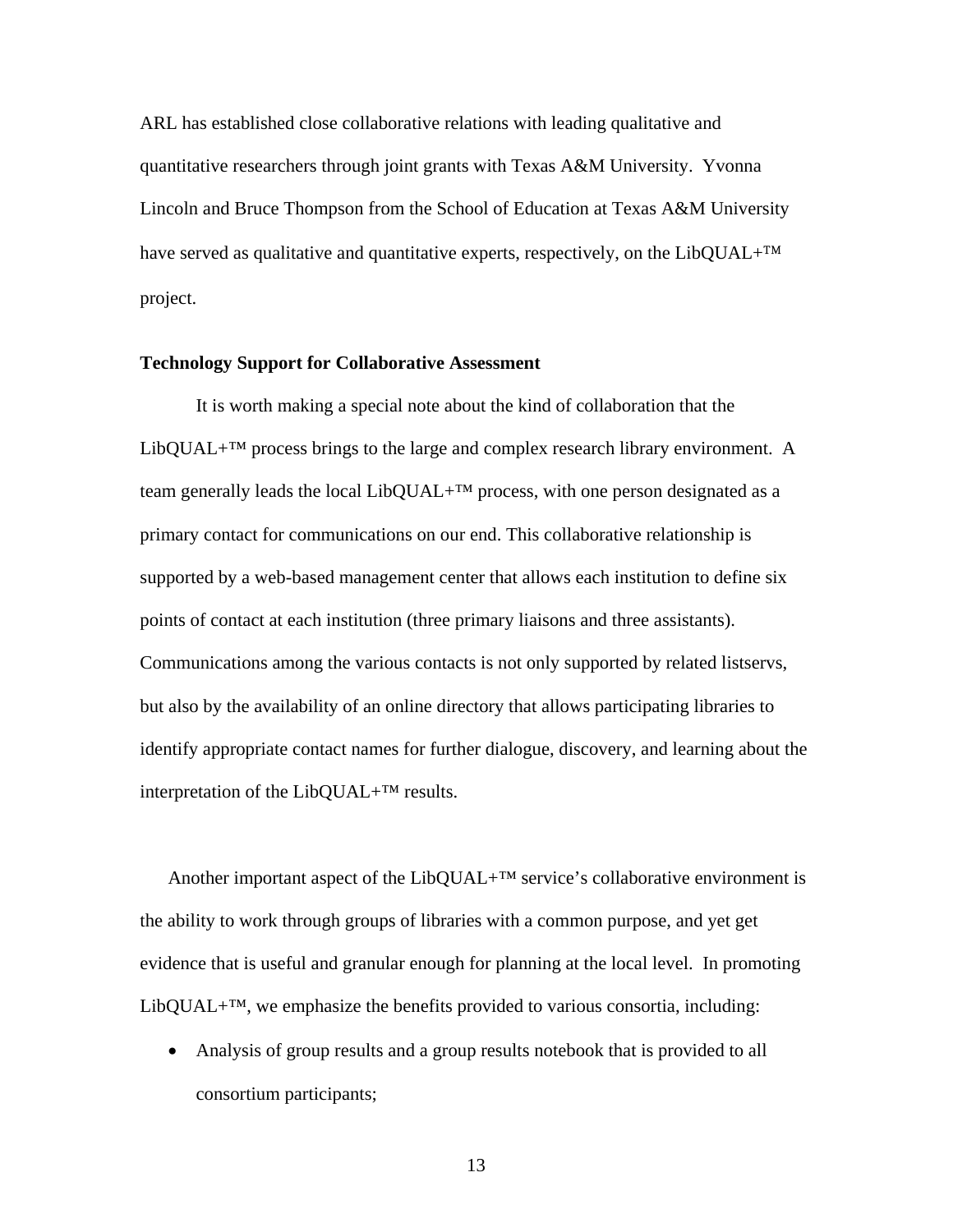- The ability to add five additional questions to the survey as a unified group; data from those questions will be presented in the group notebook;
- The opportunity for a locally hosted, customized results meeting (depending on the number of consortium participants and the availability of staff)
- The ability to benchmark user perceptions and expectations across different library settings within the peer group defined by the consortium.

During 2003 and 2004, we worked successfully with a diverse group of consortia from all over the globe (see Table 1). A total of thirteen different consortia, ranging from state-defined groups to other types of institutional associations, indicate that the majority of participating institutions during the last three years have joined this assessment activity as part of a larger group.

# **COOPERATIVE RELATIONS WITH OTHER ORGANIZATIONS**

ARL has a strong tradition of collaborative relations with other associations, both in North America and the larger international environment. In this section I would like to highlight some of the collaborations that have taken place to promote standards and policy related work. ARL itself does not develop standards in the same way that other library associations do. ARL tends to be involved through partnerships with other organizations that support the development of standards through the official standardssetting bodies of the library marketplace (NISO and ISO).

# **Standards**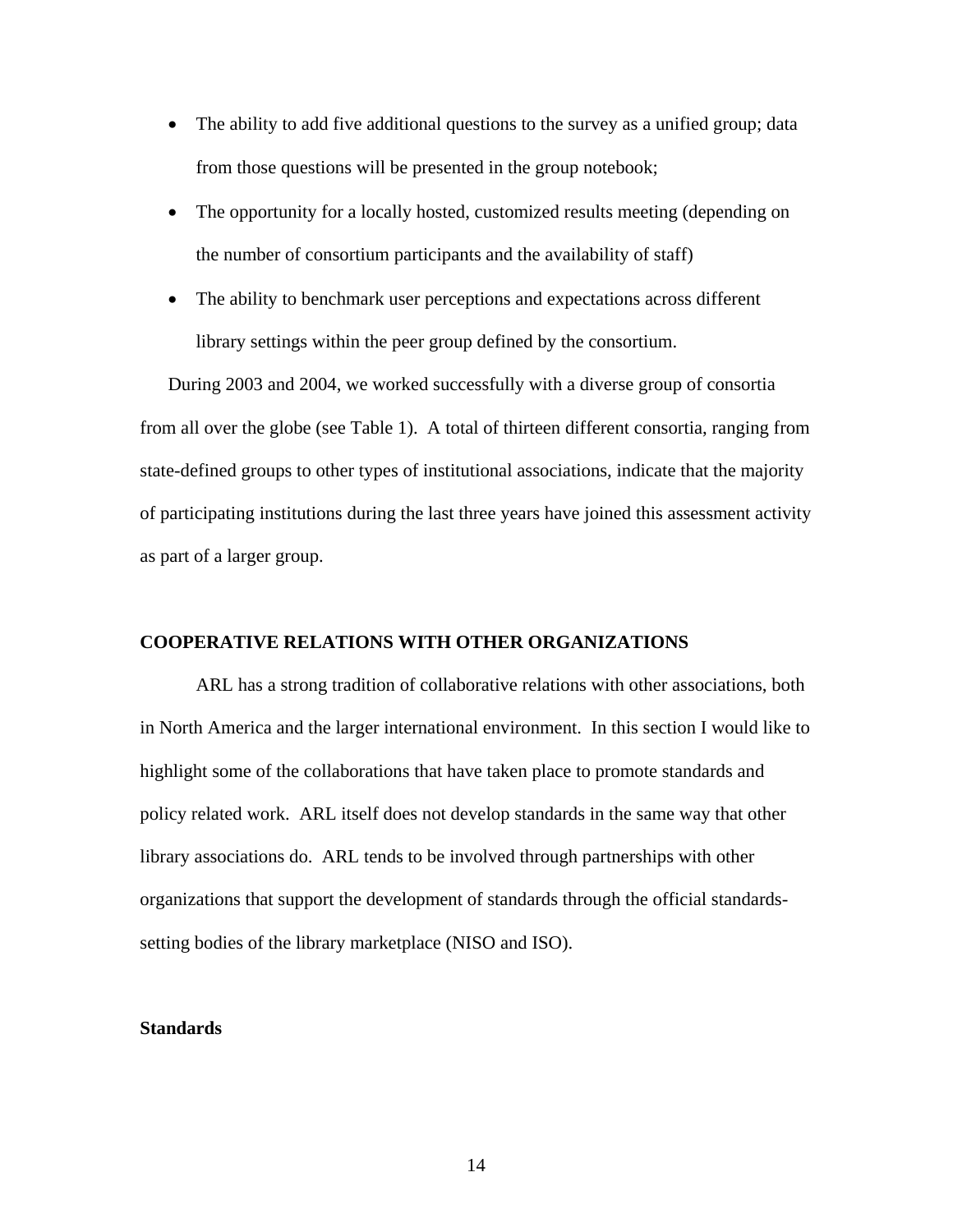ARL often works with other associations at the international and national level to promote the establishment of standards that are useful to the library marketplace and the implementation of policies that promote library values in relation to information access. The ARL Statistics and Measurement Program and Committee members have been actively involved in supporting the development of the revised NISO Z39.7 -2004 Information Services and Use: Metrics and Statistics for Libraries and Information Providers—Data Dictionary. Member leaders are representing ARL perspectives in the process of revising the library statistics and performance measures standards both at ISO and NISO. More recently, ARL has supported the development of COUNTER Online, which, although not an official standard-setting body, is promoting work that will help the establishment of standardization and good practices in the reporting of networked usage statistics.

# **Policy**

In the area of policy development, ARL has been an active participant at the Academic Libraries Advisory (ALS) Committee to the National Center for Education Statistics (NCES) that has historically been staffed by the ALA Office of Research and Statistics under the leadership of Mary Jo Lynch and whose work has been supported by the National Commission of Library and Information Science (NCLIS). The ALS committee provides feedback to NCES in relation to the biennial academic libraries survey. Program staff at ARL have also been actively involved in the adjudication process of the Academic Libraries publication at NCES, a quality control mechanism that ensures that the publications produced by NCES have been thoroughly reviewed by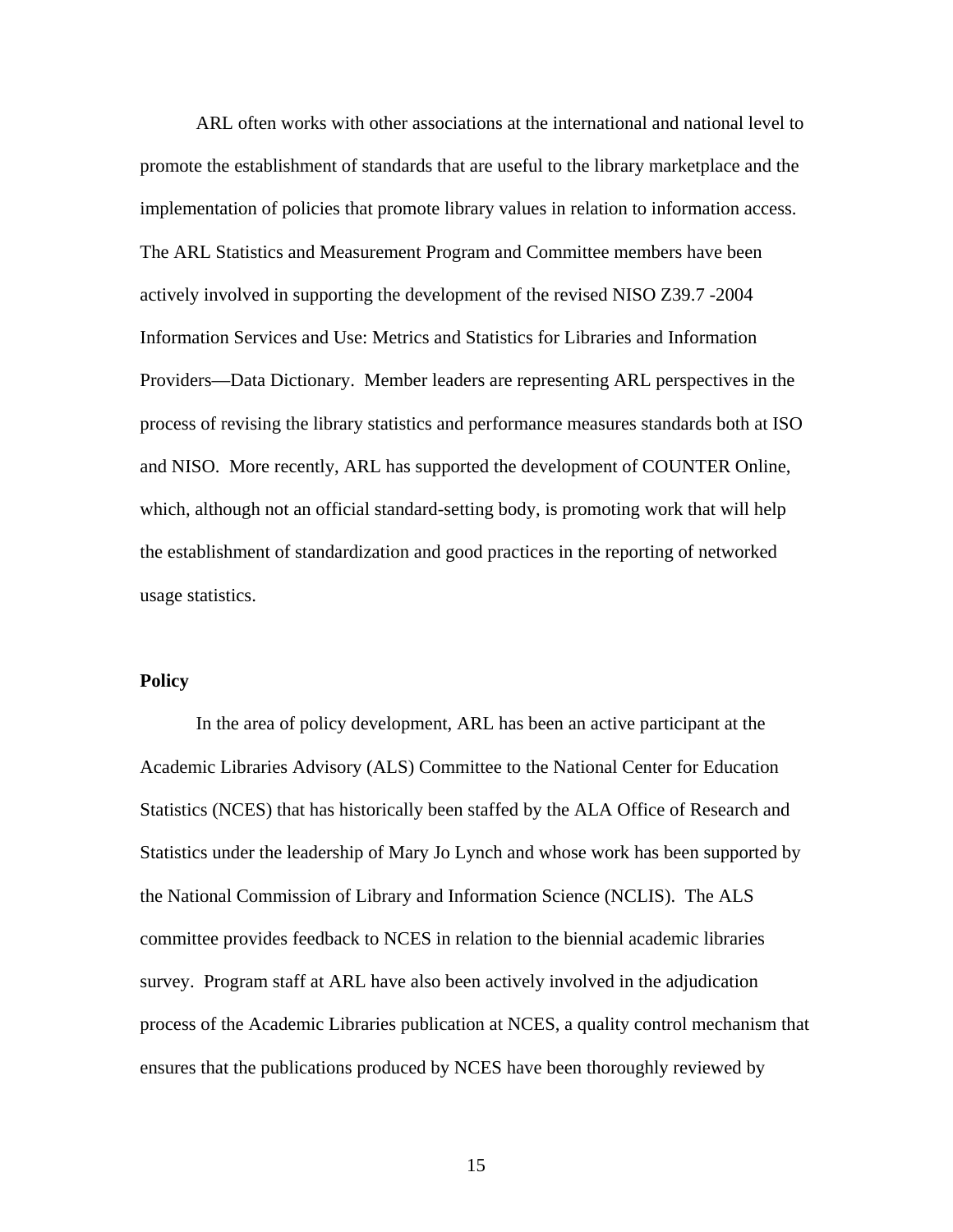external reviewers. More recently, a strong partnership has evolved between ARL and ACRL as the latter organization, a division of ALA, has supported the implementation of the ARL Statistics survey to all academic libraries in the U.S. and Canada. Similar partnerships exist between ASERL and ARL and other smaller organizations. As a result, *ARL Statistics* is becoming an important instrument beyond simply describing those research libraries that are members of ARL, and it is being applied in more diverse and complex environments.

At the international level, ARL closely follows developments regarding the collection of annual statistics across the Atlantic, where SCONUL is currently introducing new data elements for describing and measuring electronic resources. Exchanges of information are also taking place between ARL and other library statistical units in other countries in Europe (Spain and Greece in particular). Furthermore, some thinking has taken place about the need to foster stronger Franco-American relations in the area of library assessment.<sup>27</sup> Much of this important work relating to library assessment is presented at a specialized forum known as the Northumbria Conference. ARL was an official sponsor of the  $3<sup>rd</sup>$  Northumbria meeting, which took place in Pittsburgh, Pennsylvania as an official IFLA preconference activity.<sup>28</sup> LibQUAL+<sup>TM</sup> is also expanding internationally with the increasing representation of languages and countries.29

# **STRATEGIC BOUNDARIES**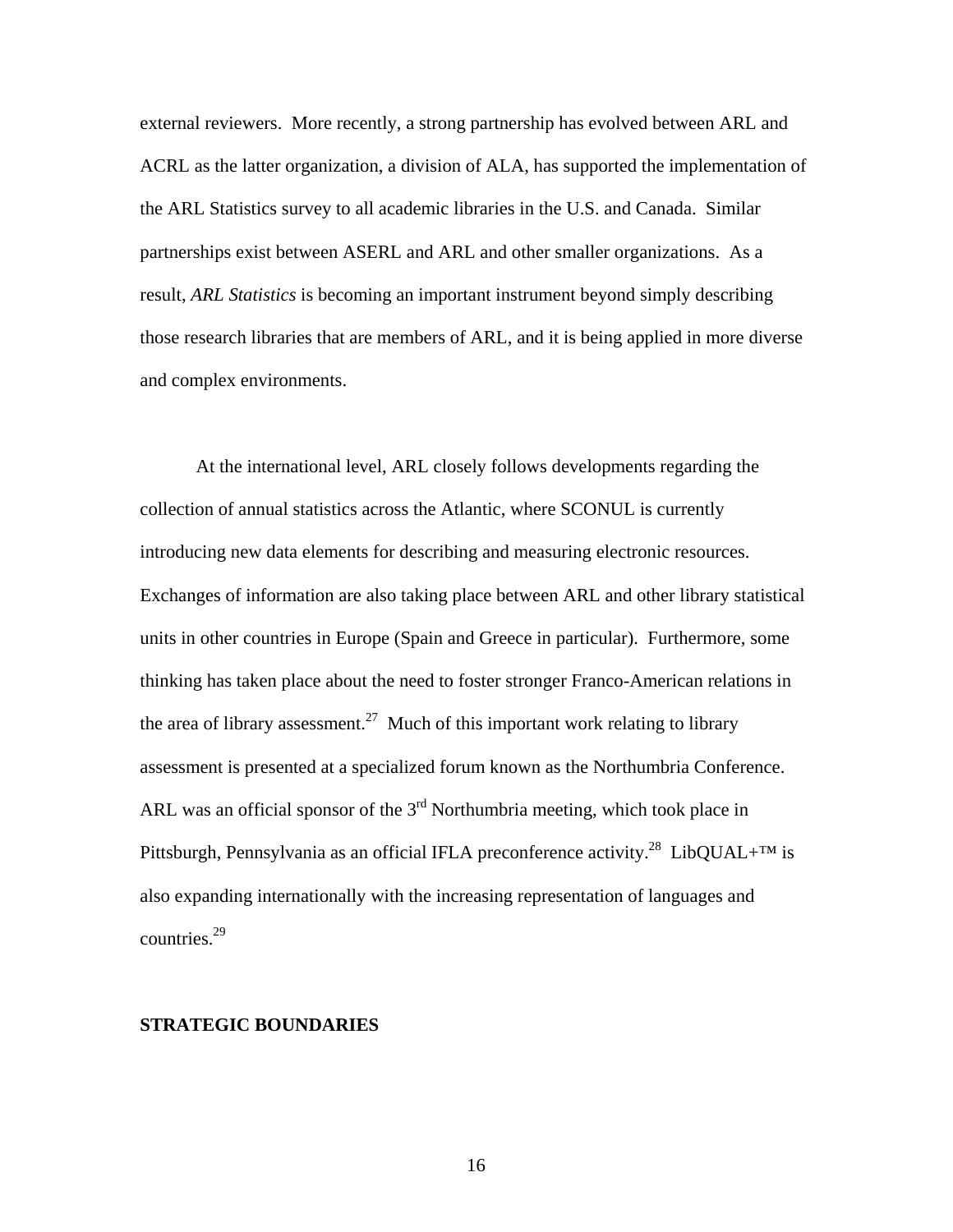In thinking retrospectively about assessment activities within the research library community, it is evident that the ARL Statistics and Measurement Program has effectively moved from simply describing, as is mostly done by the *ARL Statistics* and the *ARL Annual Salary Survey*, to offering interpretive frameworks, fostering action, and supporting collaborative assessment. In 1996, Sarah Pritchard eloquently described the plight of assessment: "The difficulty lies in trying to find a single model or set of simple indicators that can be used by different institutions, and that will compare something across large groups that is by definition only locally applicable—i.e., how well a library meets the needs of its institution. Librarians have either made do with oversimplified national data or have undertaken customized local evaluations of effectiveness, but there has not been devised an effective way to link the two."<sup>30</sup> In 2004, we have moved beyond locally applicable assessment into more collaborative and global assessment frameworks. However, some may still question whether this provides, by necessity, better library service to the diverse users of libraries around the globe since we need more evidence of action and relation to learning, teaching, and research outcomes.

Two verbs are included in the objective served by the ARL Statistics and Measurement Program: to "describe" and "measure" – both of which have been active in the last decade. In terms of what we need to measure, i.e. "the performance of research libraries"–there continues to be some ambiguity as to whether our current tools, even as they are enhanced by the New Measures Initiatives are meeting the true needs of describing library organizational performance. Every method and tool has inherent limitations that tend to lead to further development and enhancements.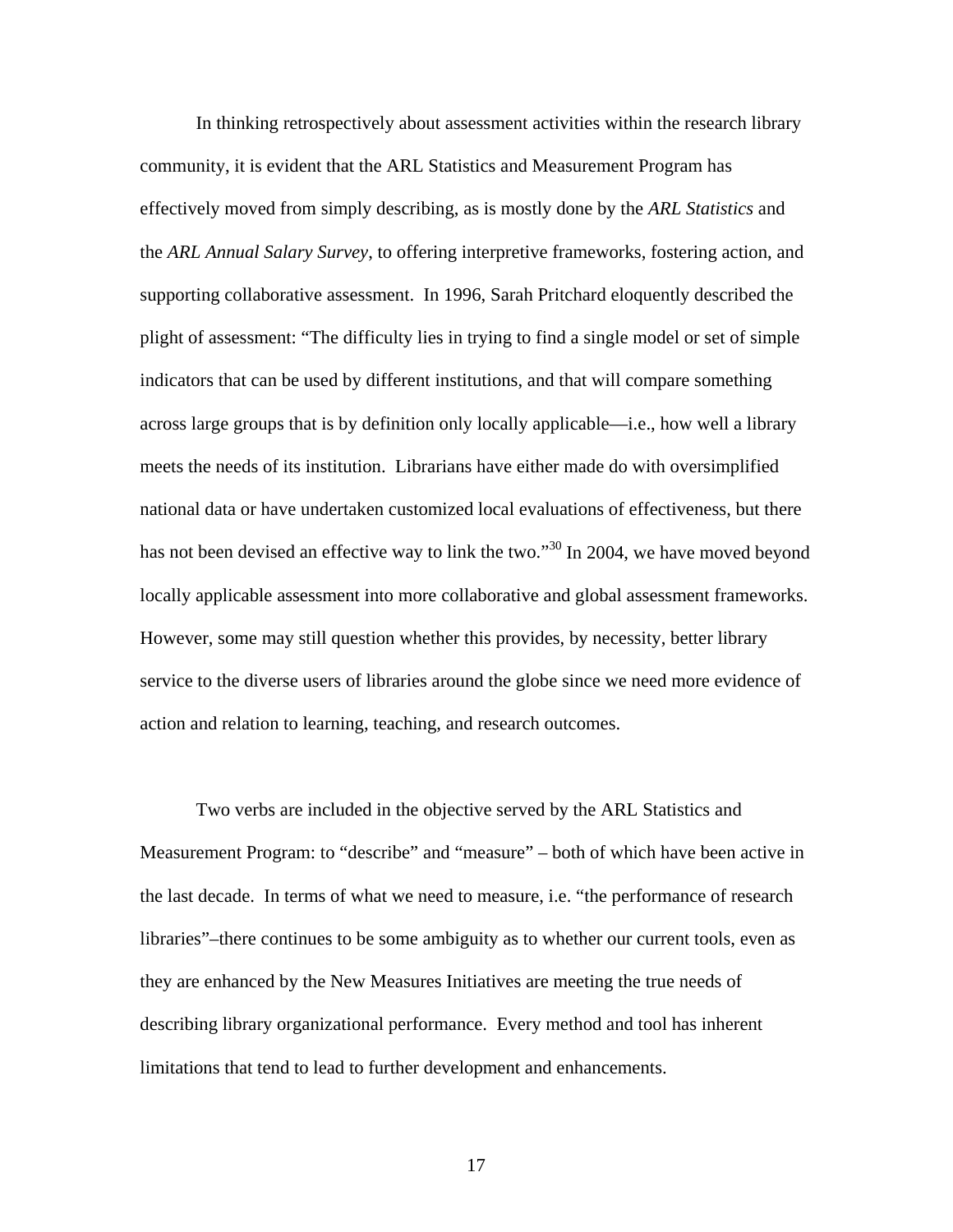# **CONCLUSION**

There continues to be a healthy search for identity and purpose on behalf of research libraries, as ARL's currently unfolding strategic planning process attempts to articulate and define the research library of the next decade. In an occasional paper published by the University of Illinois at Urbana-Champaign, Krummel describes the seven ages of librarianship and articulates that the currently unfolding age of libraries will be for future generations to characterize and articulate its significance.<sup>32</sup> In venturing to predict the future, this author believes that the importance of the collaborative community that comes together to share common values, organizational purpose and/or geography, and the need for that community to maintain a center for preserving the collective memory, is one aspect of the currently unfolding age.

Libraries as collaborative enterprises and librarians as collaborators will need to be more focused and diffused in the community they serve, engaged in maintaining and serving the community needs, and alert in understanding the need to break or raise boundaries. Librarians are operating in increasingly intensive collaborative environments. There is always a fine balance to achieve between maintaining community and furthering action. Similarly, library assessment is becoming an increasingly intensive collaborative enterprise, and the need to maintain this fine balance between understanding community needs and moving beyond understanding into action is a healthy tension that characterizes all the activities described above.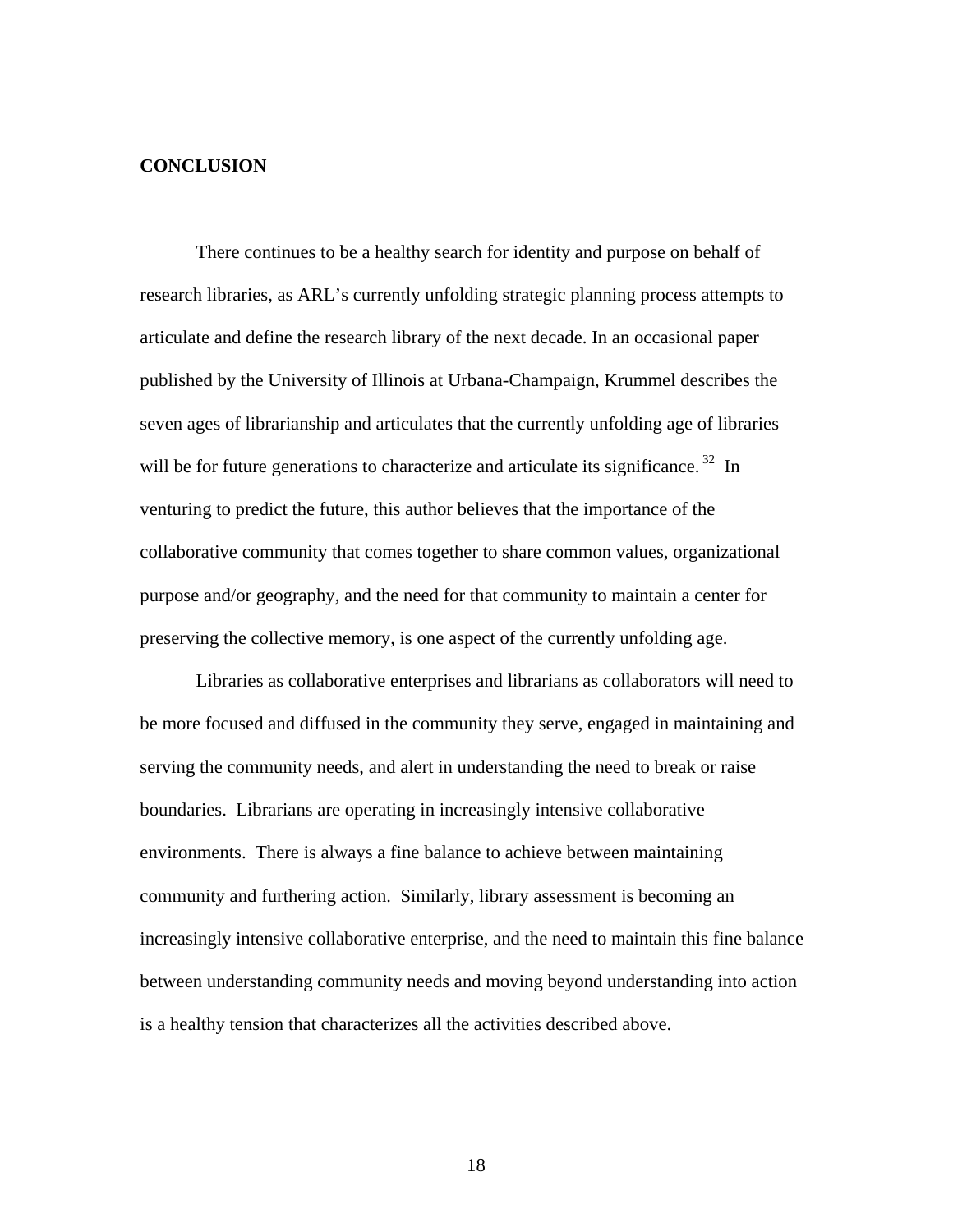It is the fine psychology of the emerging library "user", and our collaborative engagement in assessing with this "user" the collective and individual worth of our value as libraries and librarians, that I believe will dominate the next age of libraries. In the words of the French philosopher and moralist François de La Rochefoucauld (1613-1680) and sounding as heretical as he probably did, we may indeed "need to study the people more than the books."<sup>33</sup>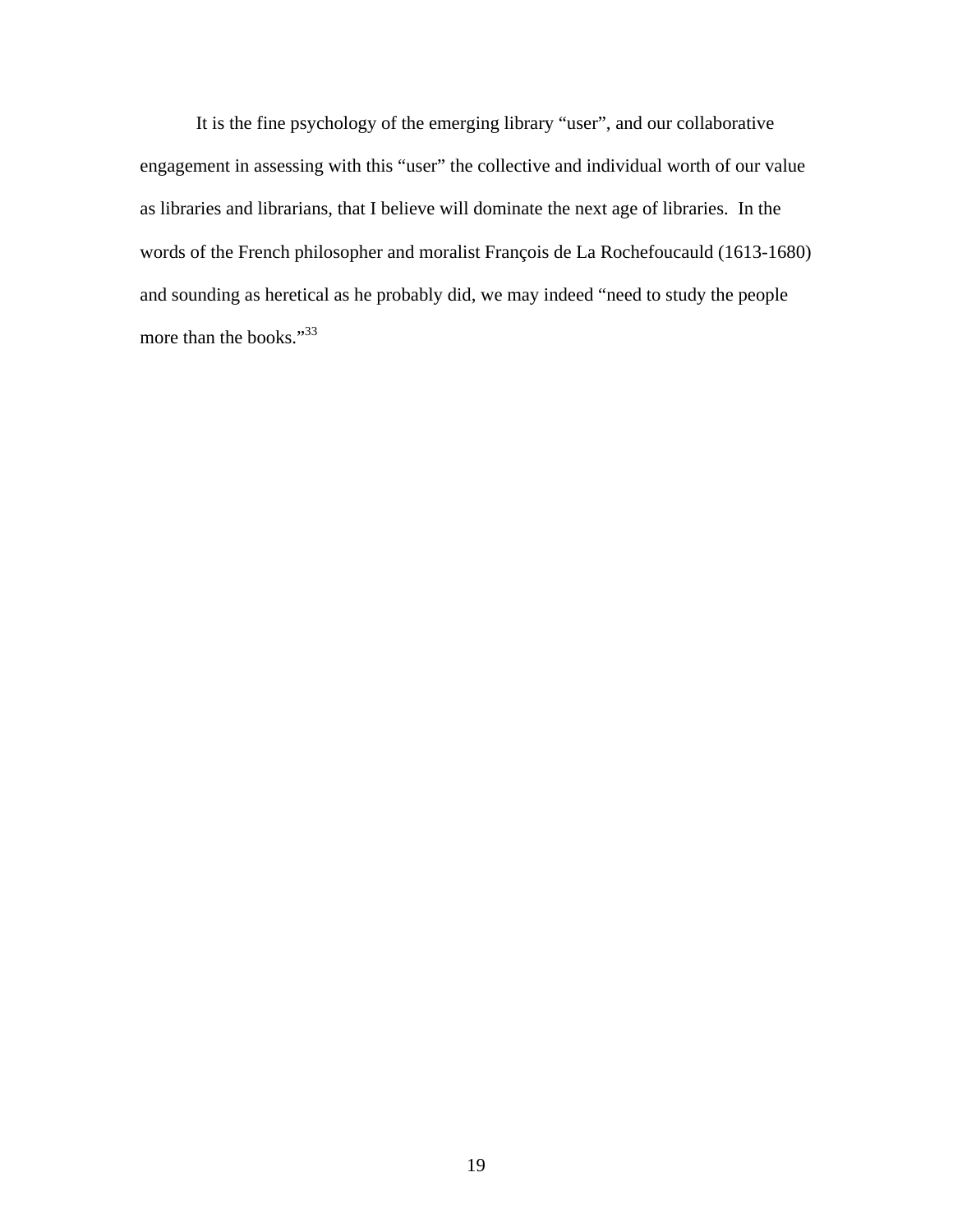| <b>Consortium</b>                          | <b>Years</b> |      |      |      |      |
|--------------------------------------------|--------------|------|------|------|------|
|                                            | 2000         | 2001 | 2002 | 2003 | 2004 |
| <b>Association of Academic Health</b>      |              |      |      |      |      |
| <b>Sciences Libraries (AAHSL)</b>          |              |      | 35   | 21   | 12   |
| <b>American Jesuit Law Colleges and</b>    |              |      |      |      |      |
| <b>Universities (AJCU)</b>                 |              |      |      |      | 19   |
| <b>Church Education System (CES)</b>       |              |      |      |      | 6    |
| <b>European Business School Librarians</b> |              |      |      |      |      |
| Group (EBSLG)                              |              |      |      |      | 5    |
| <b>Hospital/MLA</b>                        |              |      |      |      | 7    |
| <b>Independent Participants with no</b>    |              |      |      |      |      |
| official consortium affiliation            | 13           | 41   | 72   | 118  | 107  |
| <b>Military Educational Research</b>       |              |      |      |      |      |
| <b>Libraries Network (MERLN)</b>           |              |      |      | 6    |      |
| <b>Network of Alabama Academic</b>         |              |      |      |      |      |
| Libraries (NAAL)                           |              |      |      | 10   |      |
| <b>NY3Rs (New York)</b>                    |              |      |      | 76   |      |
| <b>Oberlin</b>                             |              |      |      | 12   | 8    |
| <b>OhioLINK</b>                            |              |      | 57   | 45   |      |
| <b>SCONUL</b>                              |              |      |      | 20   | 16   |
| <b>State Universities of Florida</b>       |              |      |      |      | 6    |
| <b>University of Wisconsin System</b>      |              |      |      |      | 14   |

Table 1. Consortium Participants by Year of Participation in LibQUAL+™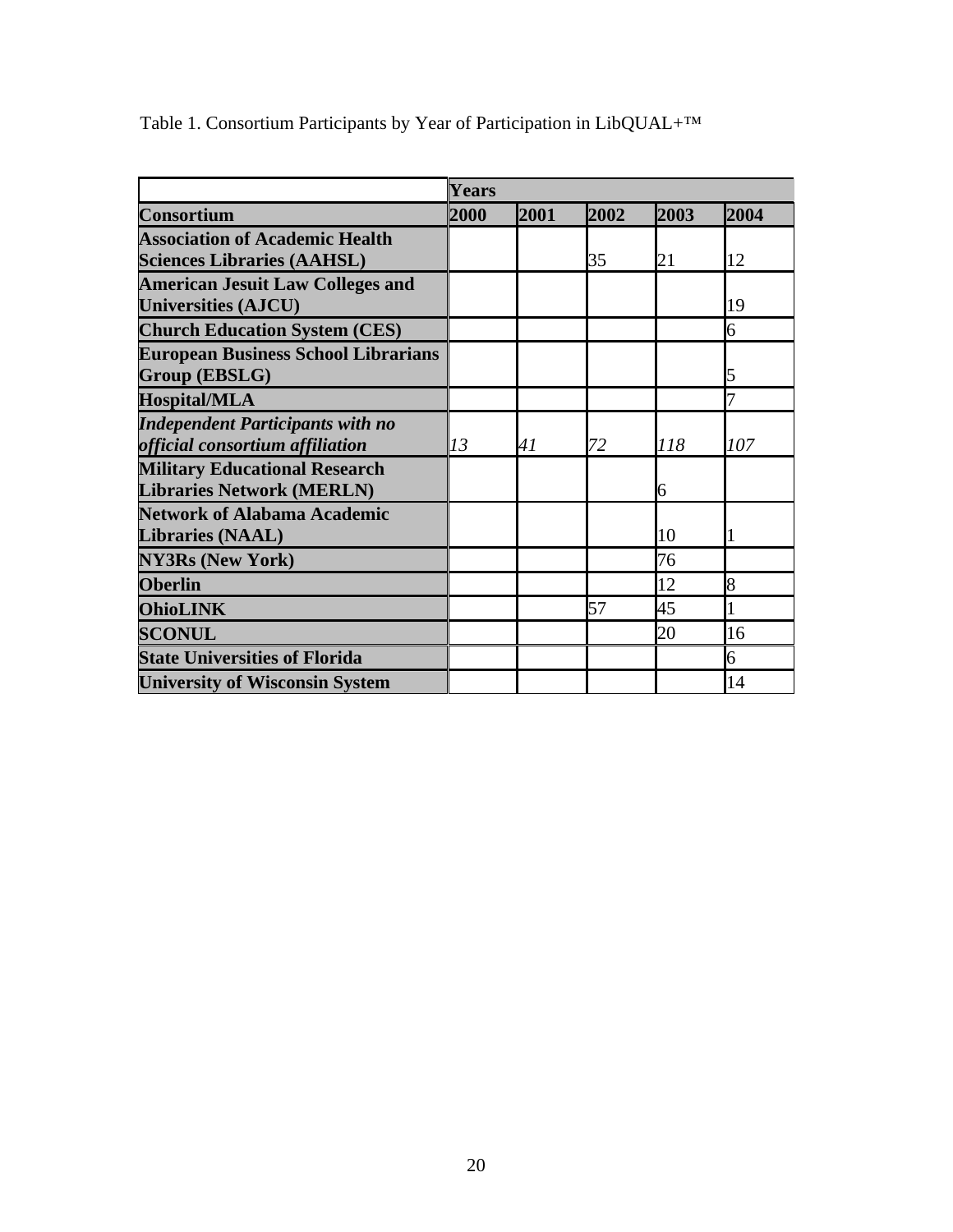# **NOTES**

 $\overline{a}$ 

<sup>2</sup> Federal Relations and Information Policy < http://www.arl.org/info/index.html>.

 $3$  Create Change < http://www.createchange.org/home.html>.

 $4$  SPARC < http://www.arl.org/sparc/>.

5 Mary M. Case "A Snapshot in Time: ARL Libraries and Electronic Journal Resources." *ARL*, no. 235 (August 2004): 1-10 <http://www.arl.org/newsltr/235/snapshot.html>.

<sup>6</sup> ARL Preservation Statistics. (Washington, DC: Association of Research Libraries, annual) <http://www.arl.org/stats/pres/>.

7 Mary E. Jackson "Assessing ILL/DD Services Study: Initial Observations." *ARL*, no. 230/231 (October/December 2003): 21-22 <http://www.arl.org/newsltr/230/illdd.html>.

8 Julia C. Blixrud "Mainstreaming New Measures." *ARL*, no. 230/231 (October/December 2003):

1-8 <http://www.arl.org/newsltr/230/mainstreaming.html>. Also, see New Measures Imitative

page at <http://www.arl.org/stats/newmeas/index.html>

<sup>9</sup> Steve Hiller and James Self "From Measurement to Management: Using Data Wisely for Planning and Decision-Making" *Library Trends* (forthcoming 2004).

10 Martha Kyrillidou and Mark Young *ARL Annual Salary Survey 2003-04* (Washington, DC: Association of Research Libraries, 2004).

<sup>11</sup> Martha Kyrillidou and Mark Young *ARL Statistics 2003-04* (Washington, DC: Association of Research Libraries, 2004).

 $12$  ARL Membership Criteria Index <http://www.arl.org/stats/factor.html>.

<sup>13</sup> Kendon L. Stubbs "On The ARL Library Index," Research Libraries: Measurement, Management, Marketing: Minutes of the 108th Meeting, May 1-2, 1986, Minneapolis, Minnesota. Washington, DC: Association of Research Libraries, 1986. p. 18-20.

<sup>1</sup> *ARL Program Plan 2003* (Washington, DC: Association of Research Libraries, 2003).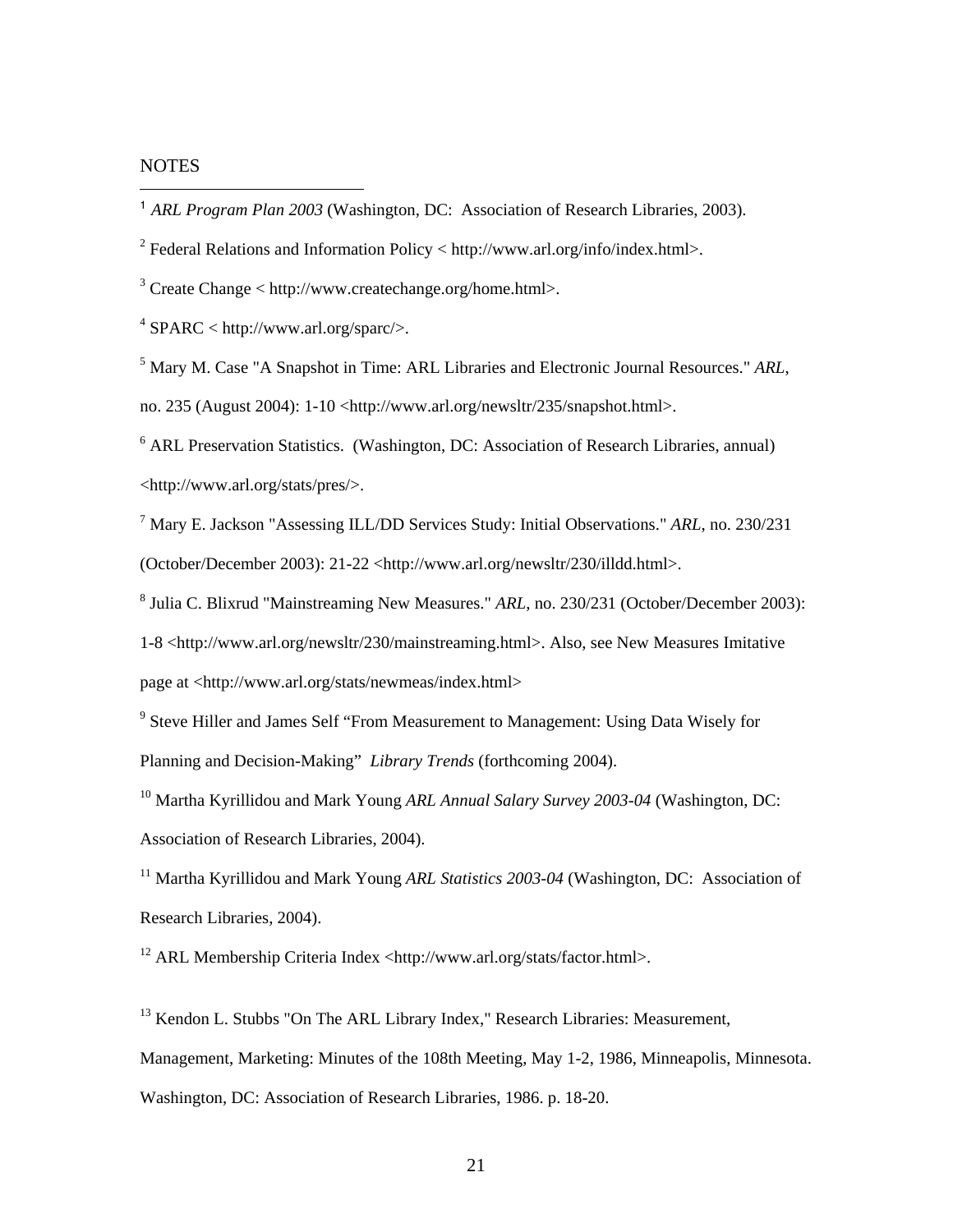<sup>14</sup> Rush Miller, Sherrie Schmidt and Martha Kyrillidou "New Initiatives in Performance Measures" in *Global Issues in 21st Century Research Librarianship* (Helsinki: NORDINFO Publication 48, 2002)*: 161-177.* 

15 Association of Research Libraries *ARL Supplementary Statistics* (Washington, DC: Association of Research Libraries, annual)

<sup>16</sup> Colleen Cook, Fred Heath, and Bruce Thompson "Users' Hierarchical Perspectives on Library Service Quality: A LibQUAL+™ Study," *College & Research Libraries* 62 (2001): 147-153; and Bruce Thompson, Colleen Cook, and Fred Heath "How Many Dimensions Does it Take to Measure Users' Perceptions of Libraries?: A LibQUAL+™ Study" *Portal: Libraries and the Academy* 1 (2001): 129-138. For detailed bibliography regarding LibQUAL+<sup>TM</sup>, see: < http://www.libqual.org/Publications/index.cfm>

<sup>17</sup> O'Connor, Lisa G., Carolyn J. Radcliff, and Julie A. Gedeon "Applying Systems Design and Item Response Theory to the Problem of Measuring Information **Literacy** Skills.**"** College & Research Libraries. 63, no. 6 (2002): 528-543; and, O'Connor, Lisa G., Carolyn J. Radcliff, and Julie A. Gedeon "Assessing Information Literacy Skills: Developing a Standardized Instrument for Institutional and Longitudinal Measurement." In H. A. Thompson (Ed.), *Crossing the Divide: Proceedings of the Tenth National Conference of the Association of College and Research Libraries* (Chicago: 2001), 163-174.

<sup>18</sup> Brinley Franklin and Terry Plum (2004) "Library usage patterns in the electronic information environment" *Information Research*, **9**(4) paper 187 [Available at http://InformationR.net/ir/9- 4/paper187.html]

<sup>19</sup> A set of annual group reports are produced by the LibQUAL+<sup>TM</sup> research team. In 2004 the available reports are for the following groups: ARL, AAHSL, Association of Jesuit Colleges and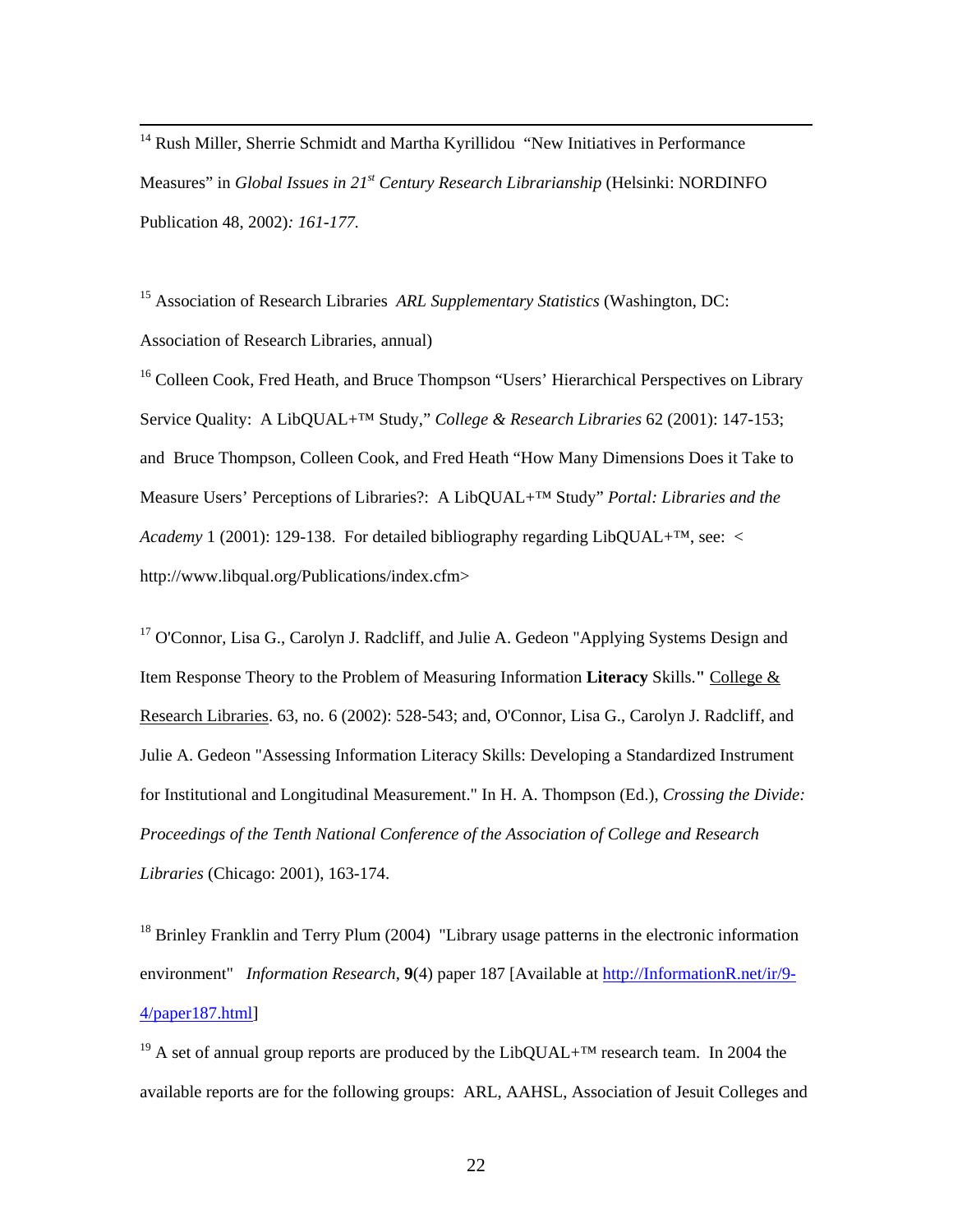Universities Law Libraries, CES Library Consortium, European Business School Librarians Group, Hospital/MLA, Oberlin Libraries Group, SCONUL, State University Libraries of Florida, and University of Wisconsin System.

20 Martha Kyrillidou "New Collections, New Marketplace Relations" *Resource Sharing and Information Networks* 14 (1) (1999): 61-75, Preprint version available at:

<http://www.arl.org/stats/ifla83.html>

 $\overline{a}$ 

<sup>21</sup> ARL Statistics and Measurement Committee < http://www.arl.org/stats/program/meeting.html> <sup>22</sup> ARL Committee on Statistics and Measurement Minutes from the  $127<sup>th</sup>$  ARL Membership Meeting, Wednesday, October 18, 1995 <http://www.arl.org/stats/program/min1095.html> <sup>23</sup> ARL Survey Coordinators' Meetings  $\langle$  http://www.arl.org/stats/arlstat/coord\_mtgs.html>  $^{24}$  ARL Committee on Statistics and Measurement Minutes from the 143rd ARL Membership Meeting, Wednesday, October 15, 2003, Item 10 <

http://www.arl.org/stats/program/2003/agnd1003.htm>

25 Stanley J. Wilder *Demographic Changes in Academic Librarianship* (Washington, DC: Association of Research Libraries, 2003) and Stanley J. Wilder *The Age Demographics of Academic Librarians: A Profession Apart* (Washington, DC: Association of Research Libraries, 1995).

 $26$  Timothy D. Jewell "The ARL Investment in Electronic Resources Study: Final Report to the Council on Library and Information Resources" December 24, 1998 < http://www.arl.org/stats/specproj/jewell.html>

 $27$  James H. Spohrer "Dossier : Regards étrangers sur les bibliothèques françaises: Les bibliothèques universitaires françaises et nord-américaines" BBF 2002 – Paris, t. 47, n° 5, p. 32- 35 (Avril 2002). < http://bbf.enssib.fr/bbf/html/2002\_47\_5/2002-5-p32-spohrer.xml.asp>